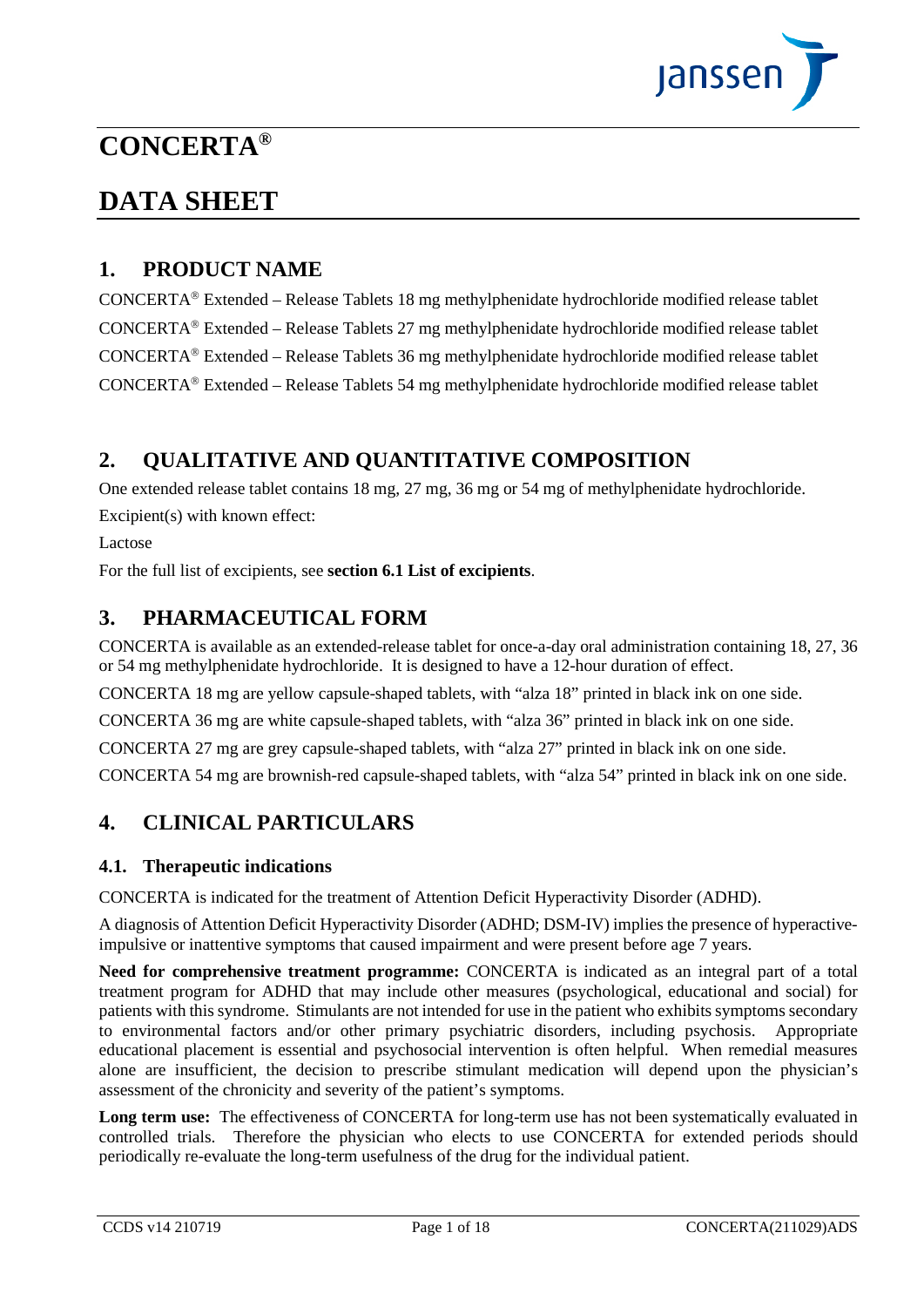#### <span id="page-1-0"></span>**4.2. Dose and method of administration**

CONCERTA is administered orally once daily and should be taken in the morning.

CONCERTA must be swallowed whole with the aid of liquids, and must not be chewed, divided, or crushed.

CONCERTA may be administered with or without food.

#### **Pre-treatment screening:**

Prior to prescribing, it is necessary to conduct a baseline evaluation of a patient's cardiovascular status including blood pressure and heart rate. A comprehensive history should document concomitant medications, past and present co-morbid medical and psychiatric disorders or symptoms, family history of sudden cardiac/unexplained death and accurate recording of pre-treatment height and weight on a growth chart (see **section [4.3](#page-2-0) [Contraindications](#page-2-0)** and **section [4.4](#page-3-0) [Special warnings and precautions for use](#page-3-0)**).

#### **Ongoing monitoring:**

Growth, psychiatric and cardiovascular status should be continuously monitored (see also **section [4.4](#page-3-0) [Special](#page-3-0)  [warnings and precautions for use](#page-3-0)**).

- Blood pressure and pulse should be recorded on a centile chart at each adjustment of dose and then at least every 6 months;
- height, weight and appetite should be recorded at least 6 monthly with maintenance of a growth chart;
- development of *de novo* or worsening of pre-existing psychiatric disorders should be monitored at every adjustment of dose and then least every 6 months and at every visit.

Patients should be monitored for the risk of diversion, misuse and abuse of methylphenidate.

#### **Dose titration:**

Careful dose titration is necessary at the start of treatment with methylphenidate. Dose titration should be started at the lowest possible dose.

#### **Dose**

#### *Children (over 6 years of age) and adolescents:*

Dosage may be adjusted in 9 mg increments between 18 mg and 36mg and consecutively in 18 mg increments to a maximum of 54 mg/day for children aged between 6-12 years and to a maximum of 72 mg/day for adolescents aged between 13-18 years. In general, dosage adjustment may proceed at approximately weekly intervals.

#### *Adults:*

Dosage can be adjusted from an initial dose of 18 or 36 mg/day in 18mg increments to a maximum of 72mg/day taken once daily in the morning. In general, dosage adjustment may proceed at approximately weekly intervals.

Patients respond at different dose levels and CONCERTA must be titrated to effect on an individual patient needs and response basis. A maximum dose of 108 mg/day have been included in clinical trials (see **[Clinical](#page-13-0)  [Trials](#page-13-0)**).

**Patients New to Methylphenidate**: The recommended starting dose of CONCERTA for patients who are not currently taking methylphenidate, or for patients who are on stimulants other than methylphenidate, is 18 mg once daily for children and adolescents and 18 or 36 mg once daily for adults.

**Patients Currently Using Methylphenidate**: The recommended dose of CONCERTA for patients who are currently taking methylphenidate two or three times daily at doses of 10 – 60 mg per day is provided in **[Table](#page-2-1)  [1](#page-2-1)**.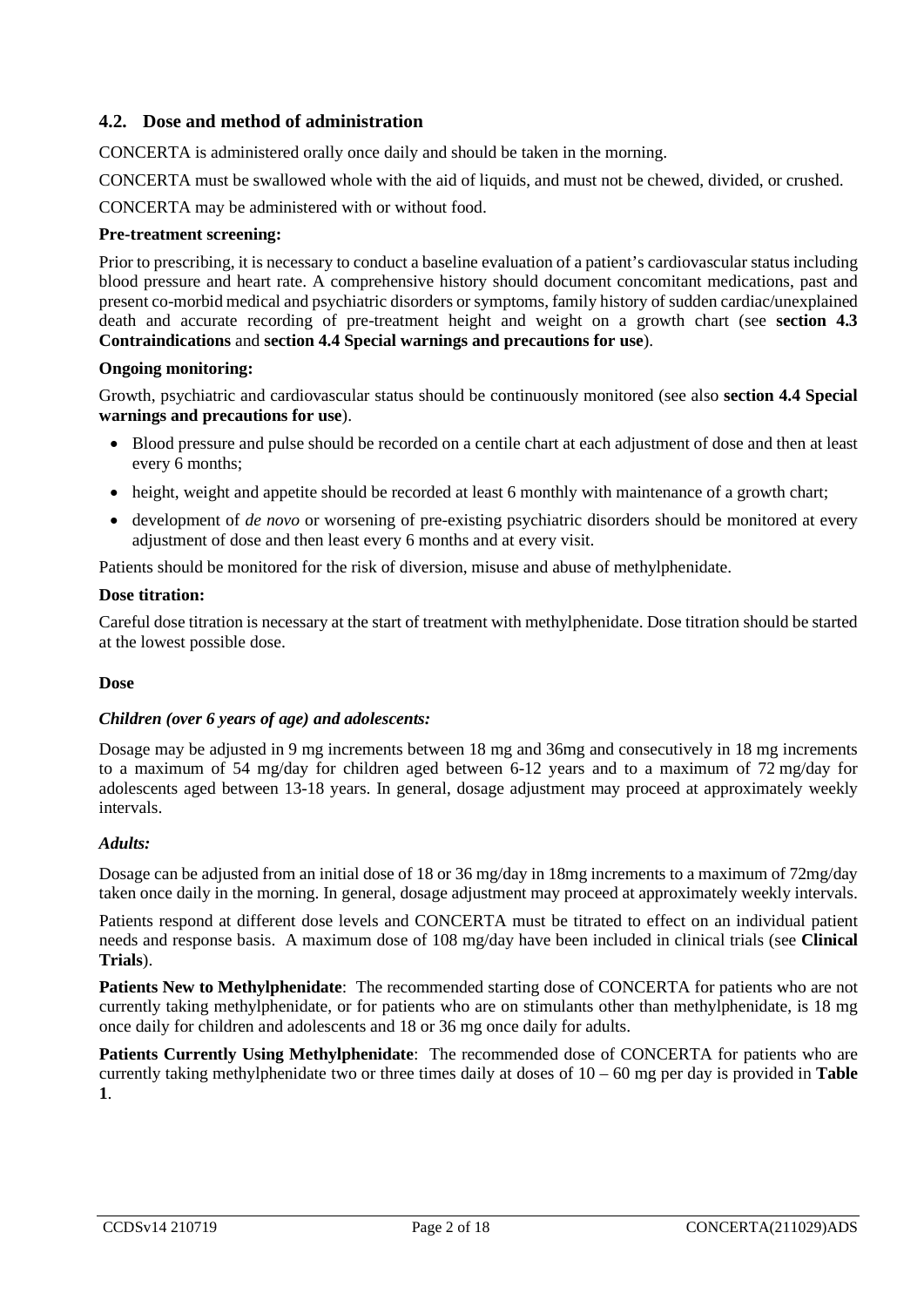| Previous methylphenidate daily dose     | <b>Recommended CONCERTA starting dose</b> |
|-----------------------------------------|-------------------------------------------|
| 5 mg methylphenidate three times daily  | 18 mg every morning                       |
| 10 mg methylphenidate three times daily | 36 mg every morning                       |
| 15 mg methylphenidate three times daily | 54 mg every morning                       |
| 20 mg methylphenidate three times daily | 72 mg every morning                       |

<span id="page-2-1"></span>**Table 1: Recommended dose conversions from methylphenidate regimens to CONCERTA**

Clinical judgement should be used when selecting the dose for patients currently taking methylphenidate in other regimens. Daily dosage above 54 mg is not recommended for children aged between 6-12 years. Daily dosage above 72 mg is not recommended for adolescents aged between 13-18 years.

#### **Long-term (more than 12 months) use in children and adolescents:**

The safety and efficacy of long term use of methylphenidate has not been systematically evaluated in controlled trials. Methylphenidate treatment should not and need not, be indefinite. Methylphenidate treatment is usually discontinued during or after puberty. The physician who elects to use methylphenidate for extended periods (over 12 months) in children and adolescents with ADHD should periodically re-evaluate the long term usefulness of the drug for the individual patient with trial periods off medication to assess the patient's functioning without pharmacotherapy. It is recommended that methylphenidate is de-challenged at least once yearly to assess the child's condition (preferable during times of school holidays). Improvement may be sustained when the drug is either temporarily or permanently discontinued.

#### **Dose reduction and discontinuation:**

Treatment must be stopped if the symptoms do not improve after appropriate dosage adjustment over a onemonth period. If paradoxical aggravation of symptoms or other serious adverse events occur, the dosage should be reduced or discontinued.

#### **Special Populations**

#### *Use in Infants and children*

Use of CONCERTA in patients under six years of age has not been studied in controlled trials. CONCERTA should not be used in patients under six years old.

#### *Use in Elderly*

Use of CONCERTA in patients over 65 years of age has not been studied in controlled trials.

#### **Method of administration**

CONCERTA must be swallowed whole with the aid of liquids.

Tablets should not be chewed, divided or crushed.

The medication is contained within a nonabsorbable shell designed to release the drug at a controlled rate. The tablet shell, along with insoluble core components, is eliminated from the body; patients should not be concerned if they occasionally notice in their stool something that looks like a tablet.

#### <span id="page-2-0"></span>**4.3. Contraindications**

CONCERTA is contraindicated:

- in patients with known hypersensitivity to methylphenidate or any inactive ingredient used in this product (see **sectio[n 6.1](#page-16-0) [List of excipients](#page-16-0)**);
- during treatment with monoamine oxidase inhibitors, and also within a minimum of 14 days following discontinuation of a monoamine oxidase inhibitor (hypertensive crises may result);
- in patients with hyperthyroidism;
- Phaeochromocytoma;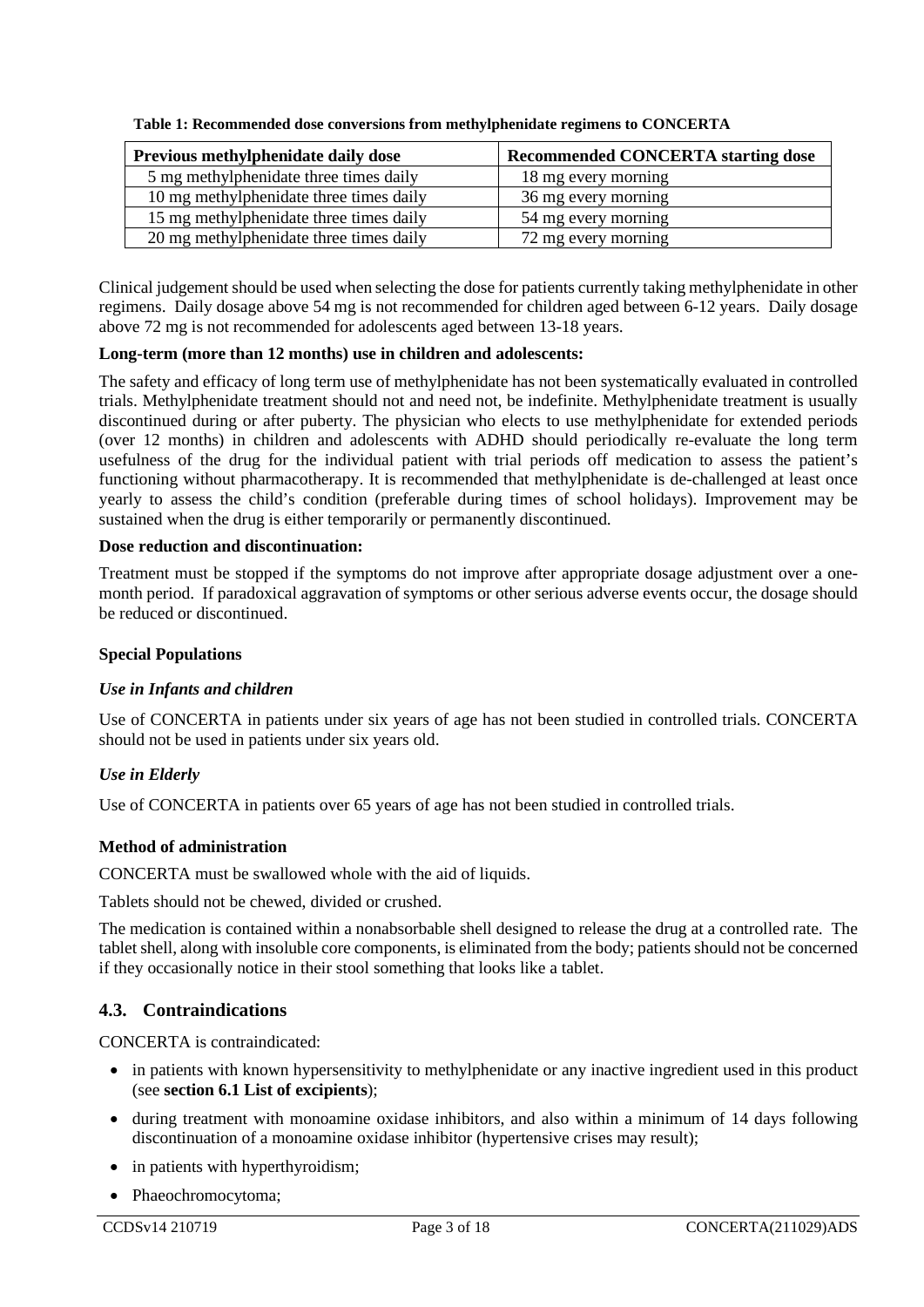- Diagnosis or history of severe depression, anorexia nervosa/anorexic disorders, suicidal tendencies, psychotic symptoms, severe mood disorders, mania, schizophrenia, psychopathic/borderline personality disorder;
- Diagnosis or history of severe and episodic (Type I) Bipolar (affective) Disorder (that is not wellcontrolled);
- pre-existing cardiovascular disorders including severe hypertension, heart failure, arterial occlusive disease, angina, haemodynamically significant congenital heart disease, cardiomyopathies, myocardial infarction, potentially life-threatening arrhythmias and channelopathies (disorders caused by the dysfunction of ion channels);
- pre-existing cerebrovascular disorders cerebral aneurysm, vascular abnormalities including vasculitis or stroke.

#### <span id="page-3-0"></span>**4.4. Special warnings and precautions for use**

#### **Use with caution in the following circumstances**

#### <span id="page-3-1"></span>**Depression and Psychosis**

CONCERTA should not be used to treat severe depression or for the prevention or treatment of normal fatigue states.

Co-morbidity of psychiatric disorders in ADHD is common and should be taken into account when prescribing stimulant products. In the case of emergent psychiatric symptoms or exacerbation of pre-existing psychiatric disorders, methylphenidate should not be given unless the benefits outweigh the risks to the patient.

Development or worsening of psychiatric disorders should be monitored at every adjustment of dose, then at least every 6 months, and at every visit; discontinuation of treatment may be appropriate.

In psychotic patients administration of methylphenidate may exacerbate symptoms of behaviour disturbance and thought disorder.

Treatment emergent psychotic or manic symptoms, e.g., hallucinations, delusional thinking or mania in patients without a prior history of psychotic illness or mania can be caused by stimulants at usual doses. If such symptoms occur, consideration should be given to a possible causal role of the stimulant, and discontinuation of treatment may be appropriate.

#### **Suicidal tendency**

Patients with emergent suicidal ideation or behaviour during treatment for ADHD should be evaluated immediately by their physician. Consideration should be given to the exacerbation of an underlying psychiatric condition and to a possible causal role of methylphenidate treatment. Treatment of an underlying psychiatric condition may be necessary and consideration should be given to a possible discontinuation of methylphenidate.

#### **Forms of bipolar disorder**

Particular care should be taken in using methylphenidate to treat ADHD in patients with comorbid bipolar disorder (including untreated Type I Bipolar Disorder or other forms of bipolar disorder) because of concern for possible precipitation of a mixed/manic episode in such patients. Prior to initiating treatment with methylphenidate, patients with comorbid depressive symptoms should be adequately screened to determine if they are at risk for bipolar disorder; such screening should include a detailed psychiatric history, including a family history of suicide, bipolar disorder, and depression. Close ongoing monitoring is essential in these patients (see **[Depression and Psychosis](#page-3-1)** above and **section [4.2](#page-1-0) [Dose and method of administration](#page-1-0)**). Patients should be monitored for symptoms at every adjustment of dose, then at least every 6 months and at every visit.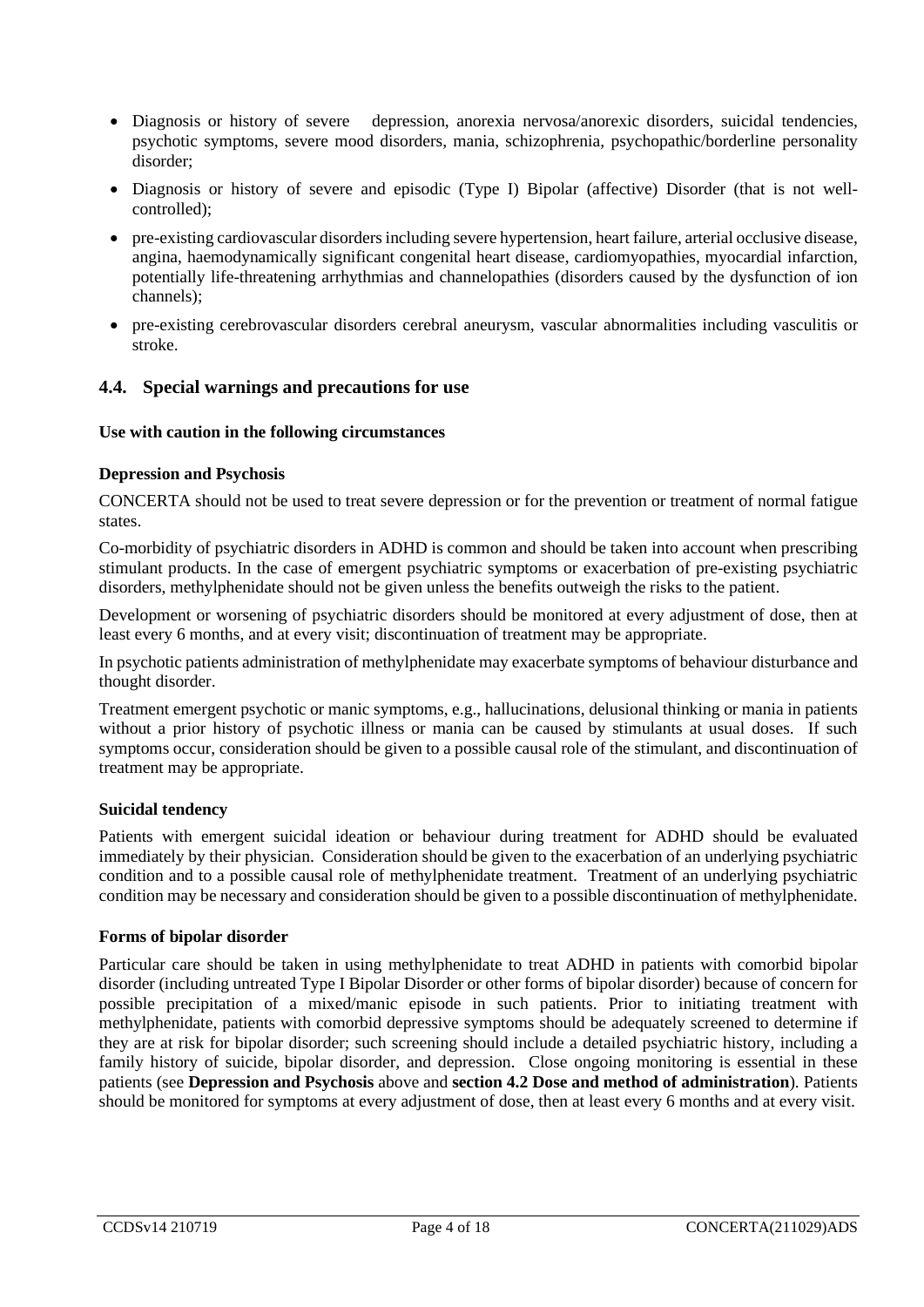#### **Tics and worsening of Tourette's syndrome**

Methylphenidate is associated with the onset or exacerbation of motor and verbal tics. Worsening of Tourette's syndrome has also been reported. It is recommended that the family history be assessed, and that the patient is clinically evaluated for tics or Tourette's syndrome before initiating methylphenidate. Regular monitoring for the emergence or worsening of tics or Tourette's syndrome during treatment with methylphenidate is recommended at every dose adjustment and every visit, and treatment discontinued if clinically appropriate.

#### **Drug Dependence**

Patients should be carefully monitored for the risk of diversion, misuse and abuse of methylphenidate. CONCERTA should be given cautiously to patients with a history of drug or alcohol dependence. Chronic abusive use can lead to marked tolerance and psychological dependence with varying degrees of abnormal behaviour.

Patient age, the presence of risk factors for substance use disorder (such as co-morbid oppositional-defiant or conduct disorder and bipolar disorder), previous or current substance abuse should all be taken into account when deciding on a course of treatment for ADHD. Caution is called for in emotionally unstable patients, such as those with a history of drug or alcohol dependence, because such patients may increase the dosage on their own initiative.

For some high-risk substance abuse patients, methylphenidate or other stimulants may not be suitable and nonstimulant treatment should be considered.

Careful supervision is required during withdrawal from abusive use since severe depression may occur. Withdrawal following chronic therapeutic use may unmask symptoms of the underlying disorder that may require follow-up.

#### **Drug Screening**

CONCERTA contains methylphenidate which may induce a false positive laboratory test for amphetamines, particularly with immunoassay screen test.

#### **Potential for Gastrointestinal Obstruction**

CONCERTA tablet is non-deformable and does not appreciably change in shape in the GIT. It should not ordinarily be administered to patients with pre-existing severe GI narrowing (pathologic or iatrogenic) or in patients with dysphagia or significant difficulty in swallowing tablets. Due to the prolonged-release design of the tablet, CONCERTA should only be used in patients who are able to swallow the tablet whole.

#### **Sudden Death and Pre-existing Structural Cardiac Abnormalities**

Although a causal relationship has not been established, sudden death has been reported in patients with structural cardiac abnormalities treated with ADHD drugs with stimulant effects. These treatments should be used with caution in patients with structural cardiac abnormalities, cardiomyopathy, serious heart rhythm abnormalities, or other serious cardiac problems that may place them at increased vulnerability to the sympathomimetic effects of a stimulant medicine.

#### **Hypertension and Cardiovascular Conditions**

Patients who are being considered for treatment with stimulant medications should have a careful history (including assessment for a family history of sudden cardiac or unexplained death or malignant arrhythmia,) and physical exam to assess for the presence of cardiac disease, and should receive further specialist cardiac evaluation if initial findings suggest such history or disease. Patients who develop symptoms such as palpitations, exertional chest pain, unexplained syncope, dyspnoea or other symptoms suggestive of cardiac disease during methylphenidate treatment should undergo a prompt specialist cardiac evaluation.

In the laboratory clinical trials in children both CONCERTA and methylphenidate three times daily increased resting pulse by an average of 2 to 6 bpm and produced average increases of systolic and diastolic blood pressure of roughly 1 to 4 mm Hg during the day, relative to placebo. In placebo-controlled studies in adults, mean increases in resting pulse rate of approximately 4 to 6 bpm were observed with CONCERTA at endpoint vs. a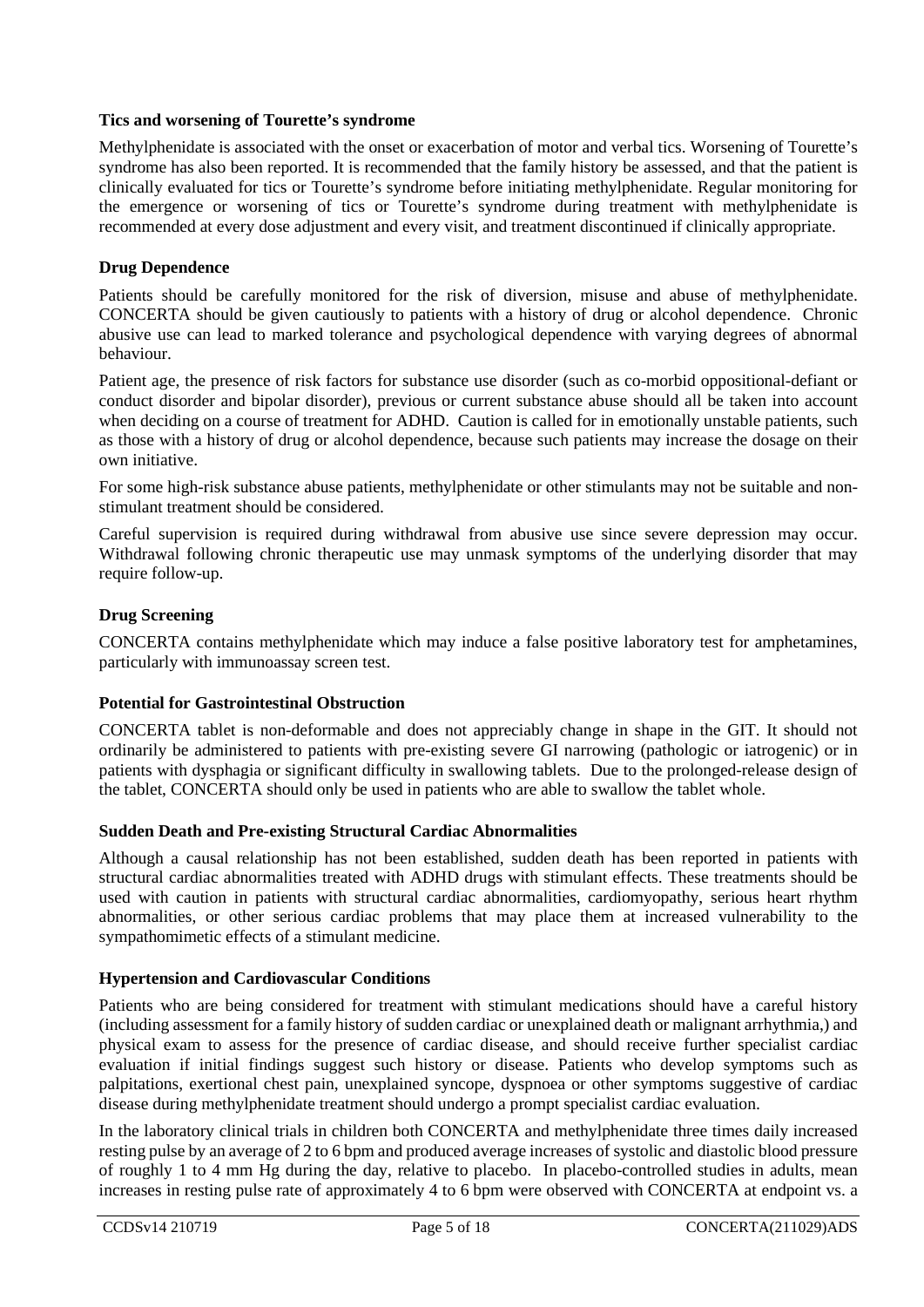mean change of roughly -2 to 3 bpm with placebo. Mean changes in blood pressure at endpoint ranged from about -1 to 1 mm Hg (systolic) and 0 to 1 mm Hg (diastolic) for CONCERTA and from -1 to 1 mm Hg (systolic) and -2 to 0 mm Hg (diastolic) for placebo. Therefore, caution is indicated in treating patients whose underlying medical conditions might be compromised by increases in blood pressure or heart rate.

Cardiovascular status should be carefully monitored. Blood pressure and pulse should be recorded on a centile chart at each adjustment of dose and then at least every 6 months.

The use of methylphenidate is contraindicated in certain pre-existing cardiovascular disorders unless specialist paediatric cardiac advice has been obtained

#### **Misuse and Cardiovascular Events**

Misuse of stimulants of the central nervous system may be associated with sudden death and other serious cardiovascular adverse events.

#### **Cerebrovascular disorders**

See **section [4.3](#page-2-0) [Contraindications](#page-2-0)** for cerebrovascular conditions in which methylphenidate treatment in contraindicated. Patients with additional risk factors (such as a history of cardiovascular disease, concomitant medications that elevate blood pressure) should be assessed at every visit for neurological signs and symptoms after initiating treatment with methylphenidate.

Cerebral vasculitis appears to be a very rare idiosyncratic reaction to methylphenidate exposure. There is little evidence to suggest that patients at higher risk can be identified and the initial onset of symptoms may be the first indication of an underlying clinical problem. Early diagnosis, based on a high index of suspicion, may allow the prompt withdrawal of methylphenidate and early treatment. The diagnosis should therefore be considered in any patient who develops new neurological symptoms that are consistent with cerebral ischemia during methylphenidate therapy. These symptoms could include severe headache, numbness, weakness, paralysis, and impairment of coordination, vision, speech, language or memory.

Treatment with methylphenidate is not contraindicated in patients with hemiplegic cerebral palsy.

#### **Priapism**

Prolonged and painful erections requiring immediate medical attention (sometimes including surgical intervention, have been reported with methylphenidate products, including CONCERTA, in both paediatric and adult patients (see **section [4.8](#page-8-0) [Undesirable effects](#page-8-0)**). Priapism can develop after some time on methylphenidate, often subsequent to an increase in dose. Priapism has also appeared during a period of methylphenidate withdrawal (drug holidays or during discontinuation). Patients who develop abnormally sustained erections or frequent and painful erections should seek immediate medical attention.

#### **Cerebrovascular disorders**

Cerebrovascular disorders (including cerebral vasculitis and cerebral hemorrhage) have been reported with the use of CONCERTA (see **section 4.8 Undesirable effects**). Consider cerebrovascular disorders as a possible diagnosis in any patient who develops new neurological symptoms that are consistent with cerebral ischemia during CONCERTA therapy. These symptoms could include severe headache, unilateral weakness or paralysis, and impairment of coordination, vision, speech, language, or memory. If a cerebrovascular disorder is suspected during treatment, discontinue CONCERTA immediately. Early diagnosis may guide subsequent treatment. In patients with pre-existing cerebrovascular disorders (e.g., aneurysm, vascular malformations/anomalies), treatment with CONCERTA is not recommended.

#### **Aggression, anxiety and agitation**

Aggressive behaviour, marked anxiety, or agitation are often observed in patients with ADHD, and have been reported in patients treated with CONCERTA (see **section [4.8](#page-8-0) [Undesirable effects](#page-8-0)**). Anxiety led to discontinuation of CONCERTA in some patients. It is recommended to monitor patients beginning treatment with CONCERTA for the appearance of, or worsening of, aggressive behaviour, marked anxiety, or agitation.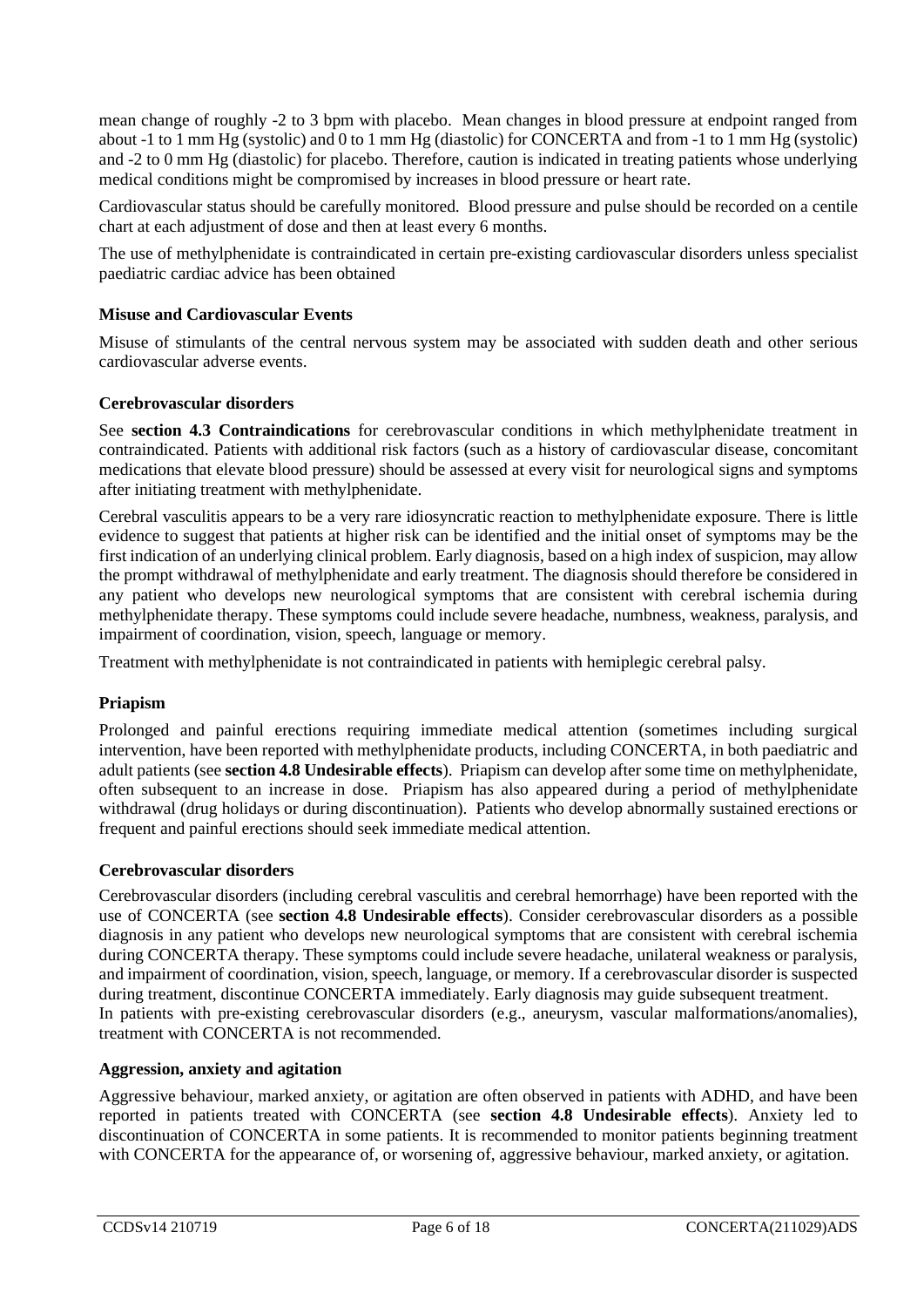#### **Haematologic Monitoring**

Periodic full blood count, differential and platelet counts are advised during prolonged therapy.

#### **Increased intraocular pressure and glaucoma**

There have been reports of a transient elevation of intraocular pressure (IOP) associated with methylphenidate treatment. It is recommended to prescribe CONCERTA to patients with open-angle glaucoma or abnormally increased IOP only if the benefit of treatment is considered to outweigh the risk. Patients with a history of abnormally increased IOP or open-angle glaucoma, and patients at risk for acute angle-closure glaucoma (e.g., patients with significant hyperopia) must be closely monitored.

CONCERTA is not recommended in patients with acute angle-closure glaucoma.

#### **Use in patients with renal impairment**

There is no experience with the use of CONCERTA in patients with renal insufficiency. After oral administration of radiolabeled methylphenidate in humans, methylphenidate was extensively metabolized and approximately 80% of the radioactivity was excreted in the urine in the form of PPAA. Since renal clearance is not an important route of methylphenidate clearance, renal insufficiency is expected to have little effect on the pharmacokinetics of CONCERTA.

#### **Use in patients with hepatic impairment**

There is no experience with the use of CONCERTA in patients with hepatic insufficiency.

#### **Use in children**

The safety and efficacy of CONCERTA in children under 6 years old have not been established.

*Long-term use (more than 12 months) in children and adolescents:* The safety and efficacy of long term use of methylphenidate has not been systematically evaluated in controlled trials. Methylphenidate treatment should not and need not, be indefinite. Methylphenidate treatment is usually discontinued during or after puberty. Patients on long-term therapy (i.e. over 12 months) must have careful ongoing monitoring according to the guidance under **section [4.2](#page-1-0) [Dose and method of administration](#page-1-0)** and **section [4.4](#page-3-0) [Special warnings and](#page-3-0)  [precautions for use](#page-3-0)** for hypertension and cardiovascular conditions, growth, appetite, development of de novo or worsening of pre-existing psychiatric disorders. Psychiatric disorders to monitor for are described below, and include (but are not limited to) motor or vocal tics, aggressive or hostile behaviour, agitation, anxiety, depression, psychosis, mania, delusions, irritability, lack of spontaneity, withdrawal and excessive perseveration.

The physician who elects to use methylphenidate for extended periods (over 12 months) in children and adolescents with ADHD should periodically re-evaluate the long term usefulness of the drug for the individual patient with trial periods off medication to assess the patient's functioning without pharmacotherapy. It is recommended that methylphenidate is de-challenged at least once yearly to assess the child's condition (preferably during times of school holidays). Improvement may be sustained when the drug is either temporarily or permanently discontinued.

*Growth:* Moderately reduced weight gain and growth retardation have been reported with the long-term use of methylphenidate in children.

The effects of methylphenidate on final height and final weight are currently unknown and being studied.

Growth should be monitored during methylphenidate treatment: height, weight and appetite should be recorded at least 6 monthly with maintenance of a growth chart. Patients who are not growing or gaining height or weight as expected may need to have their treatment interrupted.

#### **Use in the elderly**

Methylphenidate should not be used in the elderly. Safety and efficacy has not been established in this age group.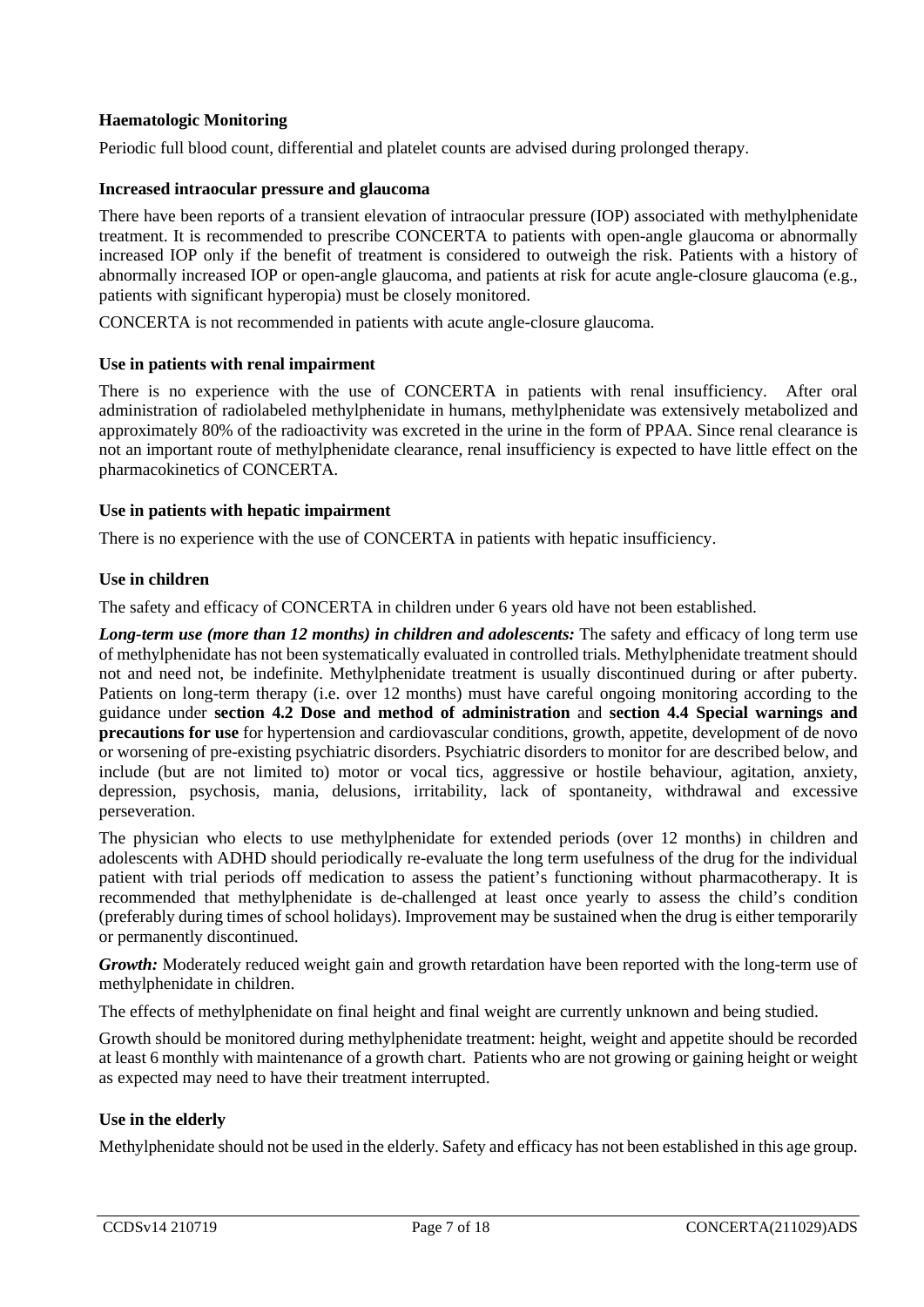#### **4.5. Interactions with other medicines and other forms of interaction**

#### **Pharmacokinetic interaction:**

It is not known how methylphenidate may effect plasma concentrations of concomitantly administered drugs. Therefore, caution is recommended at combining methylphenidate with other drugs, especially those with a narrow therapeutic window.

Methylphenidate is not metabolised by cytochrome P450 to a clinically relevant extent. Inducers or inhibitors of cytochrome P450 are not expected to have any relevant impact on methylphenidate pharmacokinetics. Conversely, the d- and l- enantiomers of methylphenidate do not relevantly inhibit cytochrome P450 1A2, 2C8, 2C9, 2C19, 2D6, 2E1 or 3A.

#### **Pharmacodynamic interactions:**

#### *Use with drugs that elevate blood pressure*

Caution is advised in patients being treated with methylphenidate with any other drug that can also elevate blood pressure (see also sections on cardiovascular and cerebrovascular conditions in **section [4.4](#page-3-0) [Special warnings](#page-3-0)  [and precautions for use\)](#page-3-0)**

Because of possible hypertensive crisis, methylphenidate is contraindicated in patients being treated (currently or within the preceding 2 weeks) with non-selective, irreversible MAO-inhibitors (see **section [4.3](#page-2-0) [Contraindications](#page-2-0)**).

#### *Anti-hypertensive drugs*

Methylphenidate may decrease the effectiveness of drugs used to treat hypertension. It is recommended to monitor blood pressure and adjust the dosage of the antihypertensive drug as needed (see **section 4.4 SPECIAL WARNINGS AND PRECAUTIONS FOR USE**).

#### *Use with alcohol*

Alcohol may exacerbate the adverse CNS effects of psychoactive drugs, including methylphenidate. It is therefore advisable for patients to abstain from alcohol during treatment.

#### *Use with halogenated anaesthetics*

#### *Concomitant use of halogenated anaesthetics and CONCERTA may increase the risk of sudden blood pressure and heart rate increase during surgery. It is recommended to avoid use of CONCERTA in patients being treated with anaesthetics on the day of surgeryUse with domapinergic drugs*

Caution is recommended when administering methylphenidate with dopaminergic drugs, including antipsychotics. Because a predominant action of methylphenidate is to increase extracelluar dopamine levels, methylphenidate may be associated with pharmacodynamic interactions when co-administered with direct and indirect dopamine agonists (including DOPA and tricyclic antidepressants) or with dopamine antagonists including antipsychotics.

#### *Use with serotonergic drugs*

There have been reports of serotonin syndrome following coadministration of methylphenidate with serotonergic drugs. If concomitant use of CONCERTA with a serotonergic drug is warranted, prompt recognition of the symptoms of serotonin syndrome is important. CONCERTA must be discontinued as soon as possible if serotonin syndrome is suspected.

#### *Use with antipsychotic drugs*

Because a predominant action of methylphenidate is to increase extracellular dopamine levels, CONCERTA may be associated with pharmacodynamic interactions when co-administered with some antipsychotics. Caution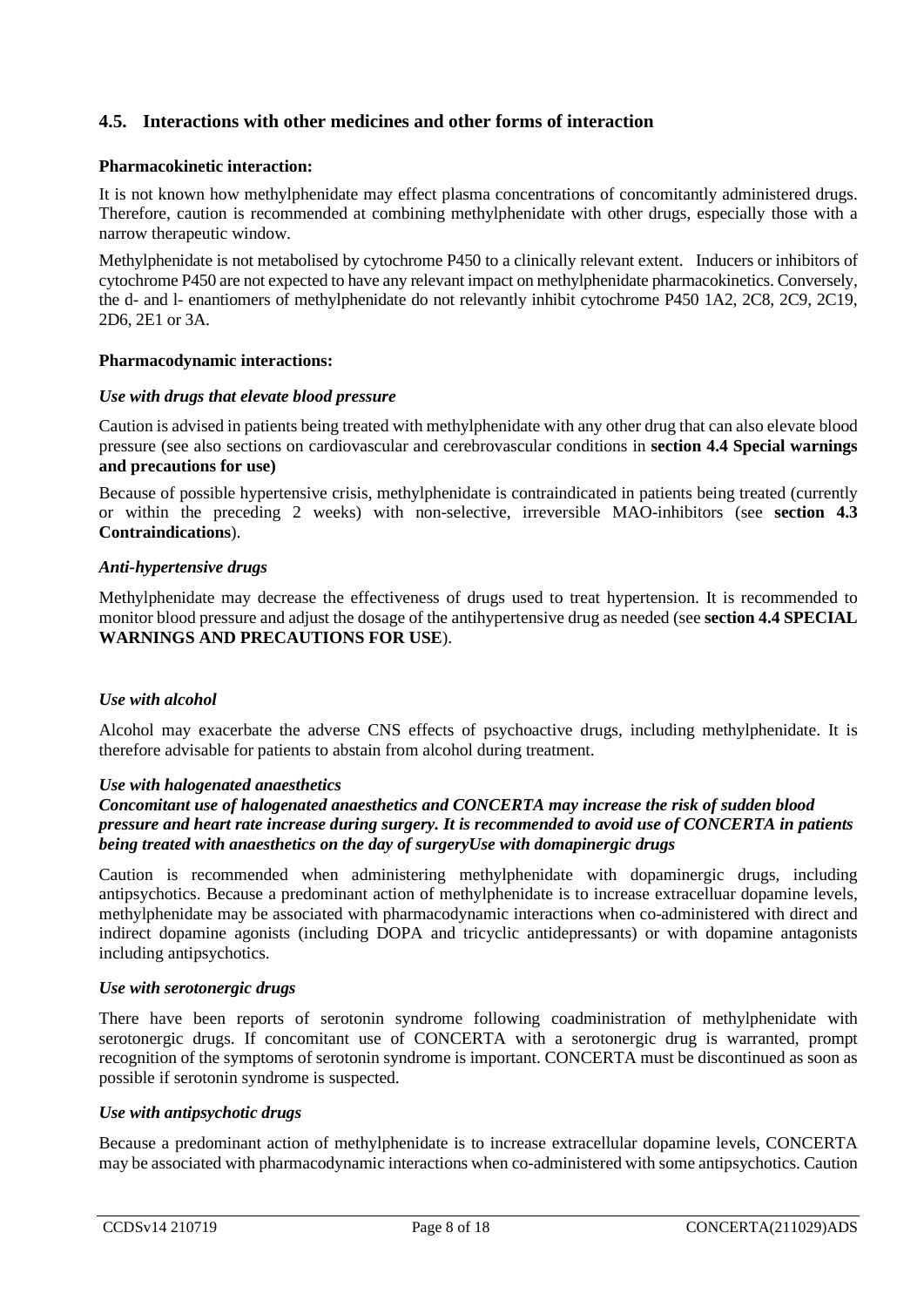is warranted in patients receiving both CONCERTA and an antipsychotic, as extrapyramidal symptoms could emerge when these drugs are administered concomitantly or when adjusting the dosage of one or both drugs.

#### **4.6. Fertility, pregnancy and lactation**

#### **Use in pregnancy -** Category B3

The safety of methylphenidate for use during human pregnancy has not been established, and no studies are available on the use of CONCERTA in pregnant women. CONCERTA should be used during pregnancy only if the potential benefit justifies the potential risk.

There is a limited amount of data from the use of methylphenidate in pregnant women.

Cases of neonatal cardiorespiratory toxicity, specifically fetal tachycardia and respiratory distress have been reported in spontaneous case reports.

Oral administration of methylphenidate to rabbits during the period of organogenesis has produced teratogenic effects at doses of 200 mg/kg/day, associated with systemic exposure (plasma AUC) approximately 5-6 fold that in humans receiving the maximal recommended dose. The exposure at the no-effect dose in rabbits (60 mg/kg/day) was less than human exposure. Teratogenic effects were not seen in rats at oral methylphenidate doses up to 75 mg/kg/day, associated with systemic exposure of 21-25 fold that in humans receiving the maximal dose. Oral administration of methylphenidate to rats from early pregnancy until weaning was associated with maternal toxicity, reduced offspring weight and marginal alterations in neuromotor performance in offspring at a maternal dose of 30 mg/kg/day, approximately 3-6 fold the maximum recommended clinical dose on a mg/m2 basis.

#### **Breast-feeding**

Methylphenidate has been detected in human milk. Based on breast milk sampling from five mothers, methylphenidate concentrations in human milk resulted in infant doses of 0.16% to 0.7% of the maternal weight-adjusted dosage, and a milk to maternal plasma ratio ranging between 1.1 and 2.7. Caution should be exercised if CONCERTA is administered to a breast-feeding woman.

There is one case report of an infant who experienced an unspecified decrease in weight during the period of exposure but recovered and gained weight after the mother discontinued treatment with methylphenidate. A risk to the suckling child cannot be excluded.

Oral administration of methylphenidate to rats from early pregnancy until weaning was associated with maternal toxicity, reduced offspring weight and marginal alterations in neuromotor performance in offspring at a maternal dose of 30 mg/kg/day, approximately 3-6 fold the maximum recommended clinical dose on a mg/m<sup>2</sup> basis.

A decision must be made whether to discontinue breast-feeding or to discontinue/abstain from methylphenidate therapy taking into account the benefit of breast feeding for the child and the benefit of therapy for the woman.

#### **4.7. Effect on ability to drive or operate machinery**

Methylphenidate can cause dizziness, drowsiness and visual disturbances including difficulties with accommodation, diplopia and blurred vision and may impair the ability of the patient to operate potentially hazardous machinery or vehicles. Patients should be cautioned accordingly until they are reasonably certain that CONCERTA does not adversely affect their ability to engage in such activities.

#### <span id="page-8-0"></span>**4.8. Undesirable effects**

Throughout this section, adverse reactions are presented. Adverse reactions are adverse events that were considered to be reasonably associated with the use of methylphenidate based on the comprehensive assessment of the available adverse event information. A causal relationship with methylphenidate cannot be reliably established in individual cases. Further, because clinical trials are conducted under widely varying conditions, adverse reaction rates observed in clinical trials of a drug cannot be directly compared to rates in the clinical trials of another drug and may not reflect the rates observed in clinical practice.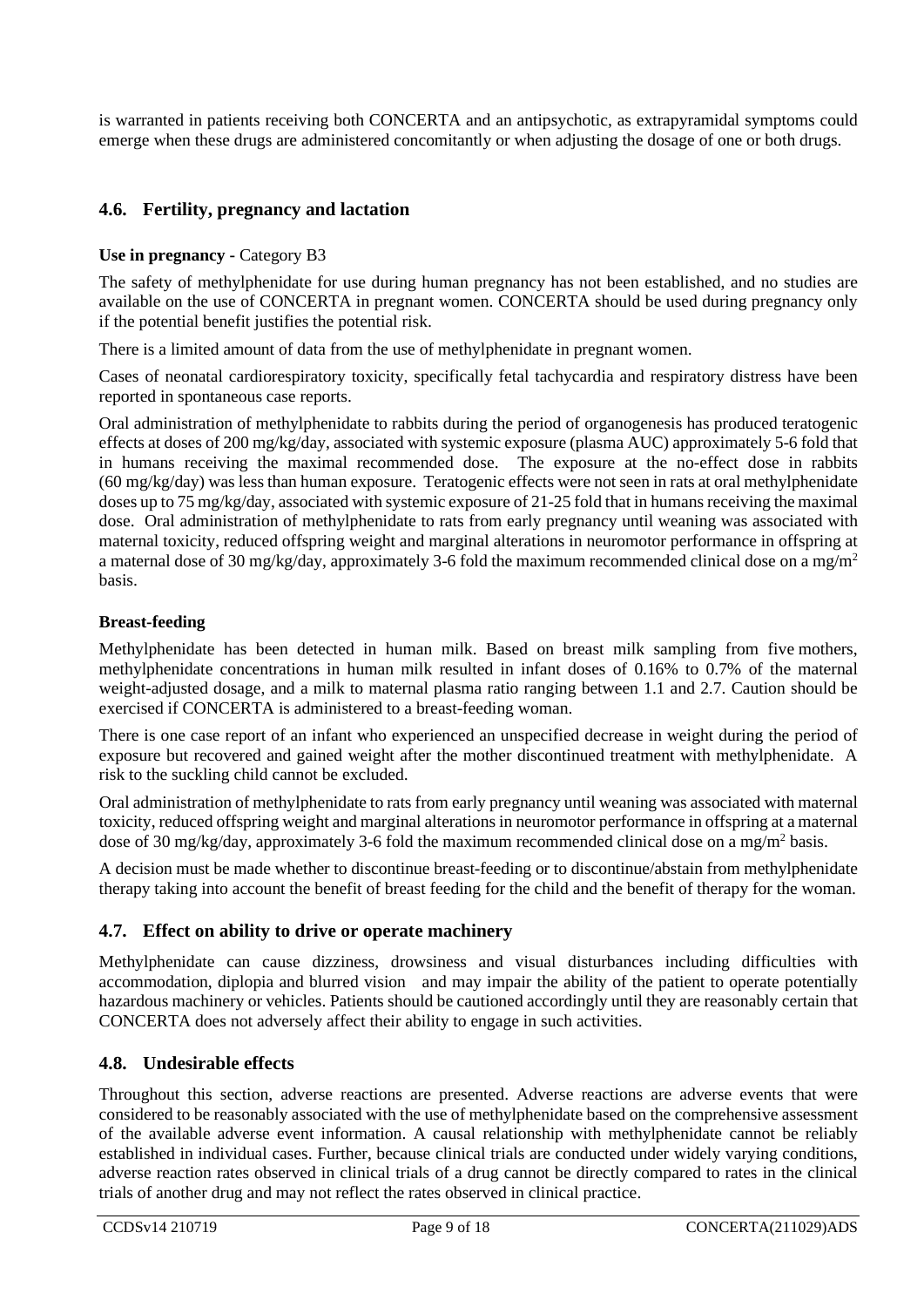#### **Clinical Trial Data**

#### *Double-Blind Data – Adverse Drug Reactions Reported at* ≥*1% Frequency*

Adverse Drug Reactions (ADRs) in either the paediatric or adult double-blind studies (**[Table 2](#page-9-0) and [Table 3](#page-9-1)**) may be relevant for both patient populations.

#### *Paediatric Patients*

The safety of CONCERTA was evaluated in 639 paediatric patients (children and adolescents) with ADHD who participated in 4 placebo-controlled, double-blind clinical trials. The information presented in this section was derived from pooled data.

Adverse Drug Reactions (ADRs) reported by ≥1% of CONCERTA-treated children and adolescent subjects and more frequently than placebo in these trials are shown in **[Table 2](#page-9-0)**.

<span id="page-9-0"></span>

| Table 2. Adverse Drug Reactions Reported by $\geq$ 1% of CONCERTA-Treated Children and<br>Adolescent Subjects and More Frequently than Placebo in 4 Placebo-Controlled, Double- |                                               |                                              |
|---------------------------------------------------------------------------------------------------------------------------------------------------------------------------------|-----------------------------------------------|----------------------------------------------|
| <b>Blind Clinical Trials</b><br><b>System/Organ Class</b><br><b>Adverse Drug Reaction</b>                                                                                       | <b>CONCERTA</b><br>$(n=321)$<br>$\frac{6}{9}$ | <b>Placebo</b><br>$(n=318)$<br>$\frac{6}{6}$ |
| <b>Infections and Infestations</b><br>Nasopharyngitis                                                                                                                           | 2.8                                           | 2.2                                          |
| <b>Psychiatric Disorders</b><br>Insomnia                                                                                                                                        | 2.8                                           | 0.3                                          |
| <b>Nervous System Disorders</b><br>Headache<br><b>Dizziness</b>                                                                                                                 | 10.6<br>1.9                                   | 11.9<br>$\Omega$                             |
| <b>Respiratory, Thoracic and Mediastinal Disorders</b><br>Cough<br>Oropharyngeal Pain                                                                                           | 1.9<br>1.2                                    | 0.9<br>0.9                                   |
| <b>Gastrointestinal Disorders</b><br>Abdominal Pain upper<br>Vomiting                                                                                                           | 6.2<br>2.8                                    | 3.8<br>1.6                                   |
| <b>General Disorders and Administration Site Conditions</b><br>Pyrexia                                                                                                          | 2.2                                           | 0.9                                          |

\*Terms of Initial insomnia (CONCERTA=0.6%) and Insomnia (CONCERTA=2.2%) are combined into Insomnia

The majority of ADRs were mild to moderate in severity.

#### *Adult Patients*

The safety of CONCERTA was evaluated in 905 adult subjects with ADHD who participated in 3 placebocontrolled, double-blind clinical trials. The information presented in this section was derived from pooled data.

Adverse Drug Reactions (ADRs) reported by ≥1% of CONCERTA-treated adult subjects in these trials are shown in **[Table 3](#page-9-1)**.

<span id="page-9-1"></span>

| Table 3. Adverse Drug Reactions Reported by $\geq 1\%$ of CONCERTA-Treated Adult Subjects in<br>3 Placebo-Controlled, Double-Blind Clinical Trials |                                               |                                              |
|----------------------------------------------------------------------------------------------------------------------------------------------------|-----------------------------------------------|----------------------------------------------|
| <b>System/Organ Class</b><br><b>Adverse Drug Reaction</b>                                                                                          | <b>CONCERTA</b><br>$(n=596)$<br>$\frac{0}{0}$ | <b>Placebo</b><br>$(n=309)$<br>$\frac{6}{9}$ |
| <b>Infections and Infestations</b><br>Upper respiratory tract infection                                                                            |                                               |                                              |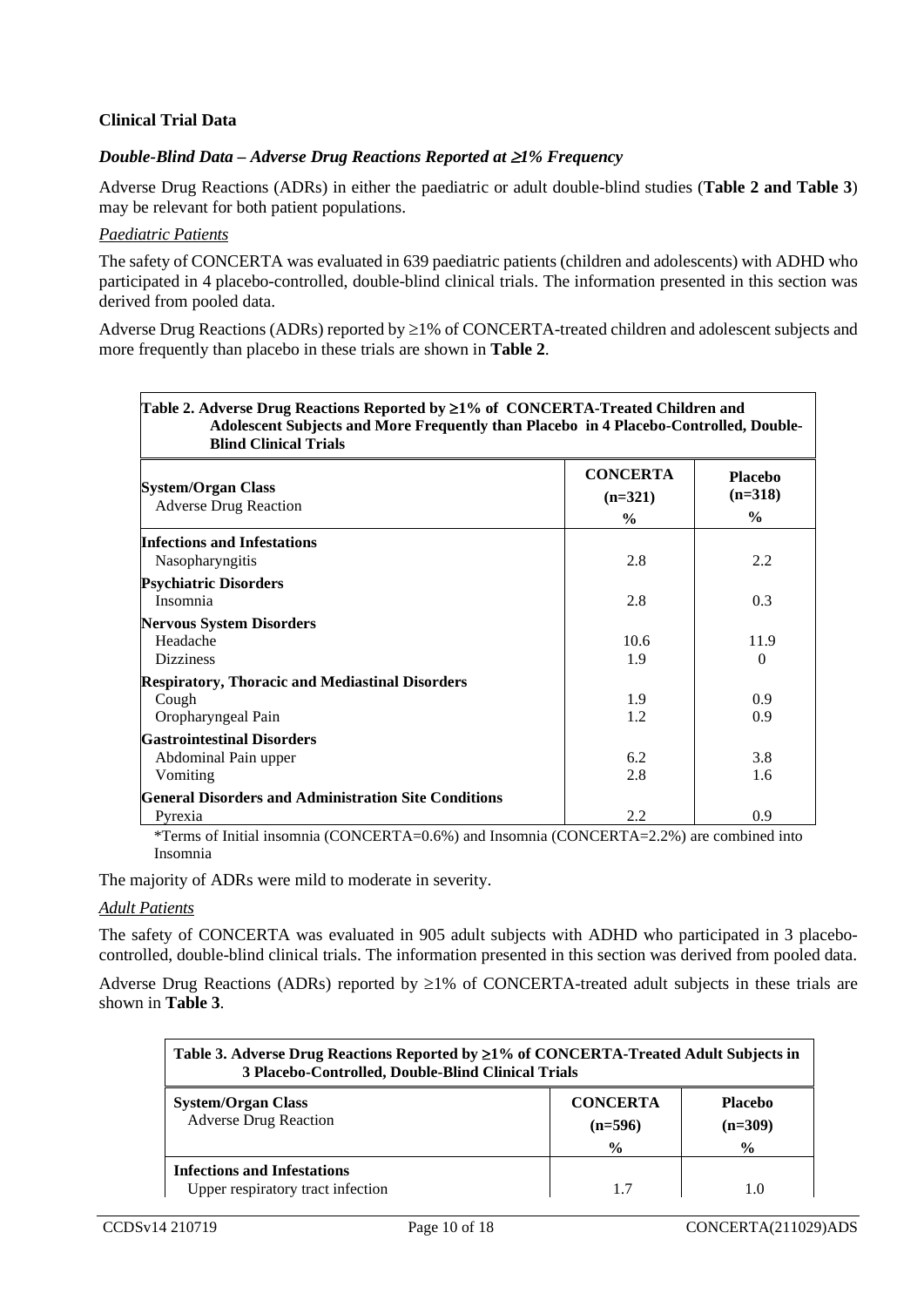| <b>System/Organ Class</b>                                                    | <b>CONCERTA</b>   | <b>Placebo</b>   |
|------------------------------------------------------------------------------|-------------------|------------------|
| <b>Adverse Drug Reaction</b>                                                 | $(n=596)$         | $(n=309)$        |
|                                                                              | $\frac{9}{6}$ 1.3 | $\frac{1}{2}$    |
| Sinusitis                                                                    |                   | 1.0              |
| <b>Metabolism and Nutrition Disorders</b>                                    |                   |                  |
| Decreased appetite                                                           | 24.8              | 6.1              |
| Anorexia                                                                     | 4.2               | 1.3              |
| <b>Psychiatric Disorders</b>                                                 |                   |                  |
| Insomnia                                                                     | 13.3              | 7.8              |
| Anxiety                                                                      | 8.4               | 2.9              |
| Initial insomnia<br>Depressed mood                                           | 5.7<br>4.4        | 2.6<br>2.6       |
| Restlessness                                                                 | 4.0               | $\overline{0}$   |
| Agitation                                                                    | 3.2               | 0.6              |
| Nervousness                                                                  | 2.3               | 0.6              |
| <b>Bruxism</b>                                                               | 1.5               | 0.6              |
| Depression                                                                   | 1.5               | 0.6              |
| Affect lability                                                              | 1.3               | 0.6              |
| Libido decreased*                                                            | 1.5               | 0.6              |
| Panic attack                                                                 | 1.3               | 0.3              |
| Tension<br>Aggression                                                        | 1.3<br>1.2        | 0.3<br>0.6       |
| Confusional state                                                            | 1.0               | 0.3              |
| <b>Nervous System Disorders</b>                                              |                   |                  |
| Headache                                                                     | 24.2              | 18.8             |
| <b>Dizziness</b>                                                             | 7.4               | 5.5              |
| Tremor                                                                       | 3.4               | 0.6              |
| Paraesthesia                                                                 | 1.2               | $\overline{0}$   |
| Tension headache                                                             | 1.0               | 0.3              |
| <b>Eye Disorders</b>                                                         |                   |                  |
| Accommodation disorder                                                       | 1.3               | $\overline{0}$   |
| Vision blurred                                                               | 1.3               | 1.0              |
| <b>Ear and Labyrinth Disorders</b>                                           |                   |                  |
| Vertigo                                                                      | 2.0               | 0.3              |
| <b>Cardiac Disorders</b>                                                     |                   |                  |
| Tachycardia                                                                  | 6.0               | $\boldsymbol{0}$ |
| Palpitations                                                                 | 4.5               | 0.6              |
| <b>Vascular Disorders</b>                                                    |                   |                  |
| Hypertension<br>Hot flush                                                    | 2.2<br>1.3        | 1.6<br>0.6       |
|                                                                              |                   |                  |
| <b>Respiratory, Thoracic and Mediastinal Disorders</b><br>Oropharyngeal pain | 1.5               | 1.3              |
| Cough                                                                        | 1.2               | 1.0              |
| Dyspnoea                                                                     | 1.2               | 0.6              |
| <b>Gastrointestinal Disorders</b>                                            |                   |                  |
| Dry mouth                                                                    | 15.1              | 3.6              |
| Nausea                                                                       | 14.3              | 4.9              |
| Dyspepsia                                                                    | 2.0               | 1.9              |
| Vomiting                                                                     | 1.8               | 0.6              |
| Constipation                                                                 | 1.5               | 0.6              |
| <b>Skin and Subcutaneous Tissue Disorders</b>                                |                   |                  |
| Hyperhidrosis                                                                | 5.7               | 1.3              |
| <b>Musculoskeletal and Connective Tissue Disorders</b>                       |                   |                  |
| Muscle tightness                                                             | 1.3               | $\overline{0}$   |
| Muscle spasms                                                                | 1.0               | 0.3              |
| <b>Reproductive System and Breast Disorders</b>                              |                   |                  |
| Erectile dysfunction                                                         | 1.0               | 0.3              |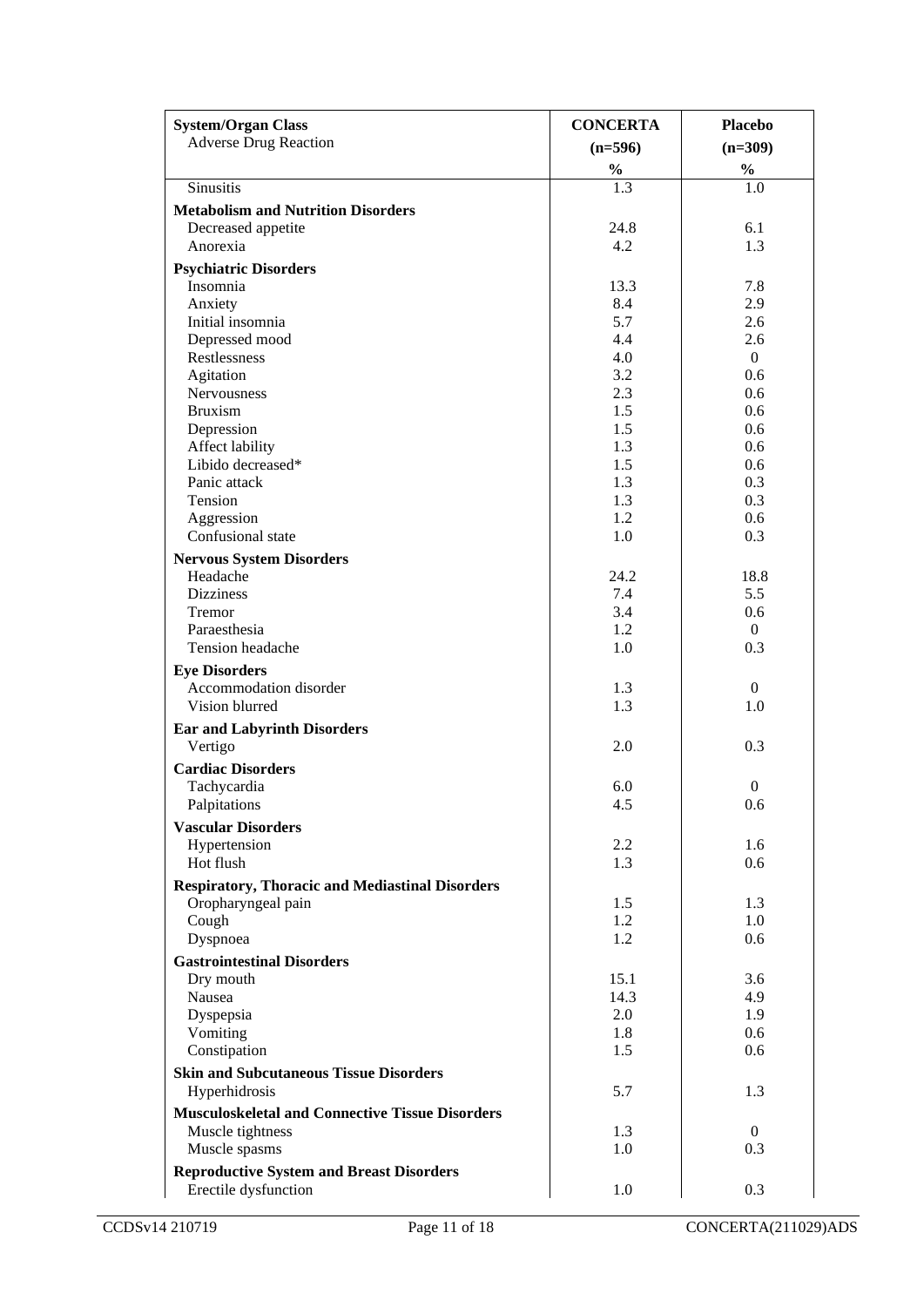| <b>System/Organ Class</b><br><b>Adverse Drug Reaction</b>   | <b>CONCERTA</b> | <b>Placebo</b> |
|-------------------------------------------------------------|-----------------|----------------|
|                                                             | $(n=596)$       | $(n=309)$      |
|                                                             | $\frac{0}{0}$   | $\frac{0}{0}$  |
| <b>General Disorders and Administration Site Conditions</b> |                 |                |
| Irritability                                                | 5.2             | 2.9            |
| Fatigue                                                     | 4.7             | 4.2            |
| <b>Thirst</b>                                               | 1.8             | $0.6^{\circ}$  |
| Asthenia                                                    | 1.2             | $\Omega$       |
| Investigations                                              |                 |                |
| Weight decreased                                            | 8.7             | 3.6            |
| Heart rate increased                                        | 3.0             | 1.9            |
| Blood pressure increased                                    | 2.5             | 1.9            |
| Alanine aminotransferase increased                          | 1.0             |                |

\*The adverse reaction libido decreased includes the preferred term loss of libido

The majority of ADRs were mild to moderate in severity.

#### *Open-Label Data – Adverse Drug Reactions Reported at* ≥*1% Frequency*

The safety of CONCERTA was evaluated in 3782 paediatric and adult subjects with ADHD who participated in 12 open-label clinical trials. The information presented in this section was derived from pooled data.

Adverse Drug Reactions (ADRs) reported by ≥1% of CONCERTA-treated subjects in these trials and not listed in **[Table 2](#page-9-0)** and **[Table 3](#page-9-1)** are shown in **[Table 4.](#page-11-0)**

<span id="page-11-0"></span>

| <b>System/Organ Class</b>                                   | <b>CONCERTA</b><br>$(n=3782)$ |
|-------------------------------------------------------------|-------------------------------|
| <b>Adverse Drug Reaction</b>                                | $\frac{0}{0}$                 |
| <b>Psychiatric Disorders</b>                                |                               |
| Tic                                                         | 2.0                           |
| Mood swings                                                 | 1.1                           |
| <b>Nervous System Disorders</b>                             |                               |
| Somnolence                                                  | 1.0                           |
| <b>Gastrointestinal Disorders</b>                           |                               |
| Diarrhea                                                    | 2.4                           |
| Abdominal discomfort                                        | 1.3                           |
| Abdominal pain                                              | 1.2                           |
| <b>Skin and Subcutaneous Tissue Disorders</b>               |                               |
| Rash                                                        | 1.3                           |
| <b>General Disorders and Administration Site Conditions</b> |                               |
| Feeling jittery                                             | 1.4                           |

The majority of ADRs were mild to moderate in severity.

#### *Double Blind and Open-Label Data – Adverse Drug Reactions Reported at <1% Frequency*

Additional ADRs that occurred in <1% of CONCERTA-treated paediatric and adult subjects in the double-blind and open-label clinical datasets are listed in **[Table 5](#page-11-1)**.

<span id="page-11-1"></span>**Table 5. Adverse Drug Reactions Reported by <1% of CONCERTA-Treated Pediatric and Adult Subjects in Either Double-Blind or Open-Label Clinical Trials**

**Blood and Lymphatic System Disorders** Leukopenia

**Psychiatric Disorders**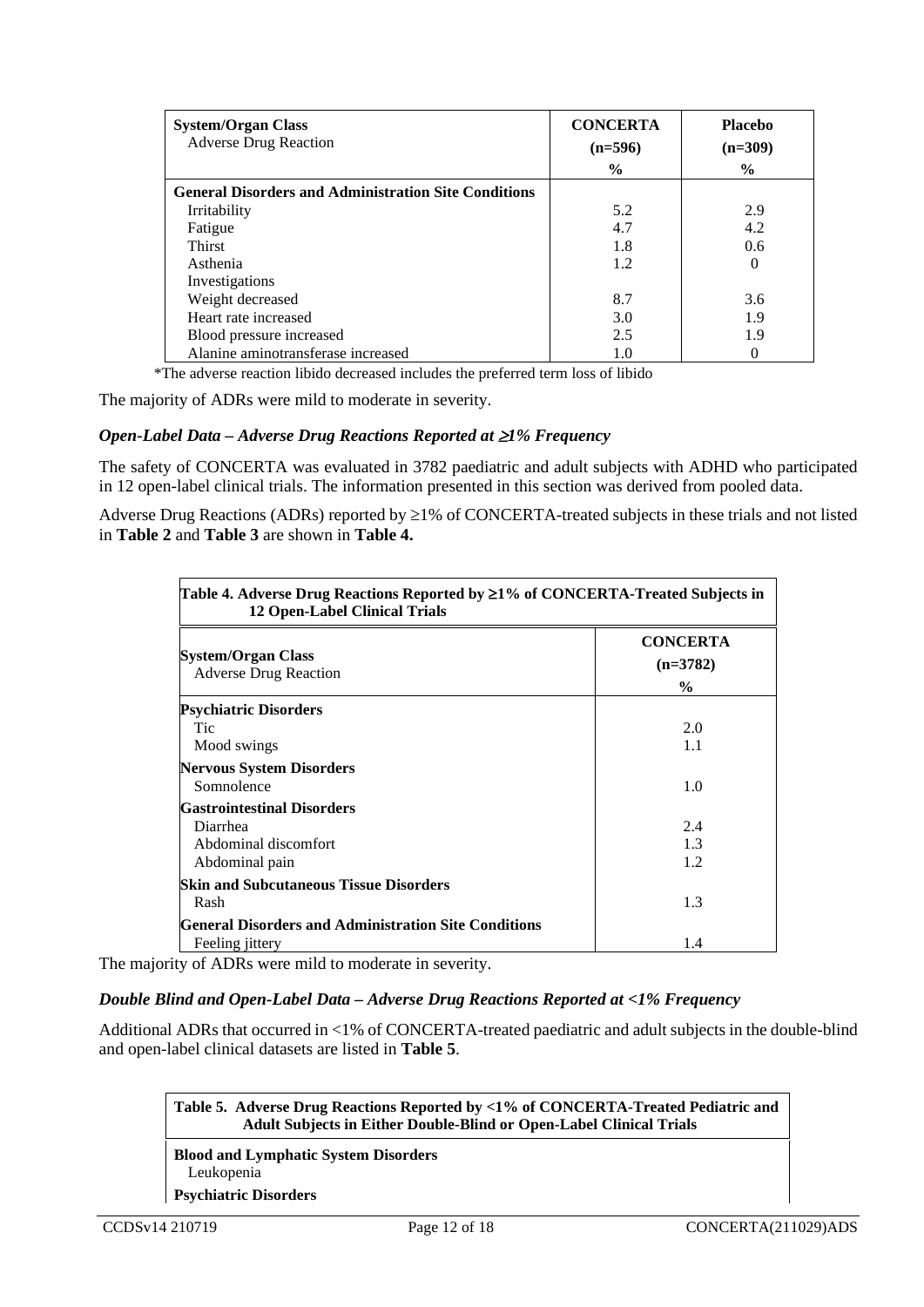| Anger, Sleep disorder, Hypervigilance, Tearfulness, Mood altered |
|------------------------------------------------------------------|
| <b>Nervous System Disorders</b>                                  |
| Psychomotor hyperactivity, Sedation, Lethargy                    |
| <b>Eye Disorders</b>                                             |
| Dry eye                                                          |
| <b>Skin and Subcutaneous Tissue Disorders</b>                    |
| Rash macular                                                     |
| <b>Investigations</b>                                            |
| Cardiac murmur                                                   |

The majority of ADRs were mild to moderate in severity.

#### **Postmarketing Data**

ADRs identified during postmarketing experience with CONCERTA are included in **[Table 6](#page-12-0)**. The frequencies are provided according to the following convention:

| Very common | $\geq$ 1/10                                    |
|-------------|------------------------------------------------|
| Common      | $\geq$ 1/100 and <1/10                         |
| Uncommon    | $\geq$ 1/1000 and <1/100                       |
| Rare        | $\geq$ 1/10000 and <1/1000                     |
| Very rare   | $\langle 1/10000$ , including isolated reports |

<span id="page-12-0"></span>

| Table 6. Adverse Drug Reactions Identified During Postmarketing Experience with CONCERTA<br>by Frequency Category Estimated from Spontaneous Reporting Rates |                                                                                                                                                                                                             |  |
|--------------------------------------------------------------------------------------------------------------------------------------------------------------|-------------------------------------------------------------------------------------------------------------------------------------------------------------------------------------------------------------|--|
| <b>Blood and Lymphatic System Disorders</b>                                                                                                                  |                                                                                                                                                                                                             |  |
| Very rare                                                                                                                                                    | Pancytopenia, Thrombocytopenia, Thrombocytopenic, Purpura                                                                                                                                                   |  |
| <b>Immune System Disorders</b>                                                                                                                               |                                                                                                                                                                                                             |  |
| Rare                                                                                                                                                         | Hypersensitivity reactions such as Angioedema, Anaphylactic reactions, Auricular<br>swelling, Bullous conditions, Exfoliative conditions, Urticarias, Pruritus NEC,<br>Rashes, Eruptions and Exanthemas NEC |  |
| <b>Psychiatric Disorders</b>                                                                                                                                 |                                                                                                                                                                                                             |  |
| Very rare                                                                                                                                                    | Disorientation, Hallucination, Hallucination Auditory, Hallucination Visual,<br>Mania, Logorrhoea, libido disorder*                                                                                         |  |
| <b>Nervous System Disorders</b>                                                                                                                              |                                                                                                                                                                                                             |  |
| Very rare                                                                                                                                                    | Convulsion, Grand Mal Convulsion, Dyskinesia, Cerebrovascular disorder<br>(including cerebral vasculitis, cerebral haemorrhage, cerebral arteritis, cerebral<br>vascular occlusion)                         |  |
| <b>Eye Disorders</b>                                                                                                                                         |                                                                                                                                                                                                             |  |
| Very rare                                                                                                                                                    | Diplopia, Mydriasis, Visual Impairment                                                                                                                                                                      |  |
| <b>Cardiac Disorders</b>                                                                                                                                     |                                                                                                                                                                                                             |  |
| Very rare                                                                                                                                                    | Angina Pectoris, Bradycardia, Extrasystoles, Supraventricular Tachycardia,<br>Ventricular Extrasystoles                                                                                                     |  |
| <b>Vascular Disorders</b>                                                                                                                                    |                                                                                                                                                                                                             |  |
| Very rare                                                                                                                                                    | Raynaud's Phenomenon                                                                                                                                                                                        |  |
|                                                                                                                                                              | <b>Skin and Subcutaneous Tissue Disorders</b>                                                                                                                                                               |  |
| Very rare                                                                                                                                                    | Alopecia, Erythema                                                                                                                                                                                          |  |
| <b>Hepatobiliary Disorders</b>                                                                                                                               |                                                                                                                                                                                                             |  |
| Very rare                                                                                                                                                    | Hepatocellular injury, Acute hepatic failure                                                                                                                                                                |  |
|                                                                                                                                                              | <b>Musculoskeletal, and Connective Tissue Disorders</b>                                                                                                                                                     |  |
| Very rare                                                                                                                                                    | Arthralgia, Myalgia, Muscle Twitching                                                                                                                                                                       |  |
|                                                                                                                                                              | <b>Reproductive System and Breast Disorders</b>                                                                                                                                                             |  |
| Very rare                                                                                                                                                    | Priapism                                                                                                                                                                                                    |  |
|                                                                                                                                                              | <b>General Disorders and Administration Site Conditions</b>                                                                                                                                                 |  |
| Rare                                                                                                                                                         | Therapeutic Response Decreased                                                                                                                                                                              |  |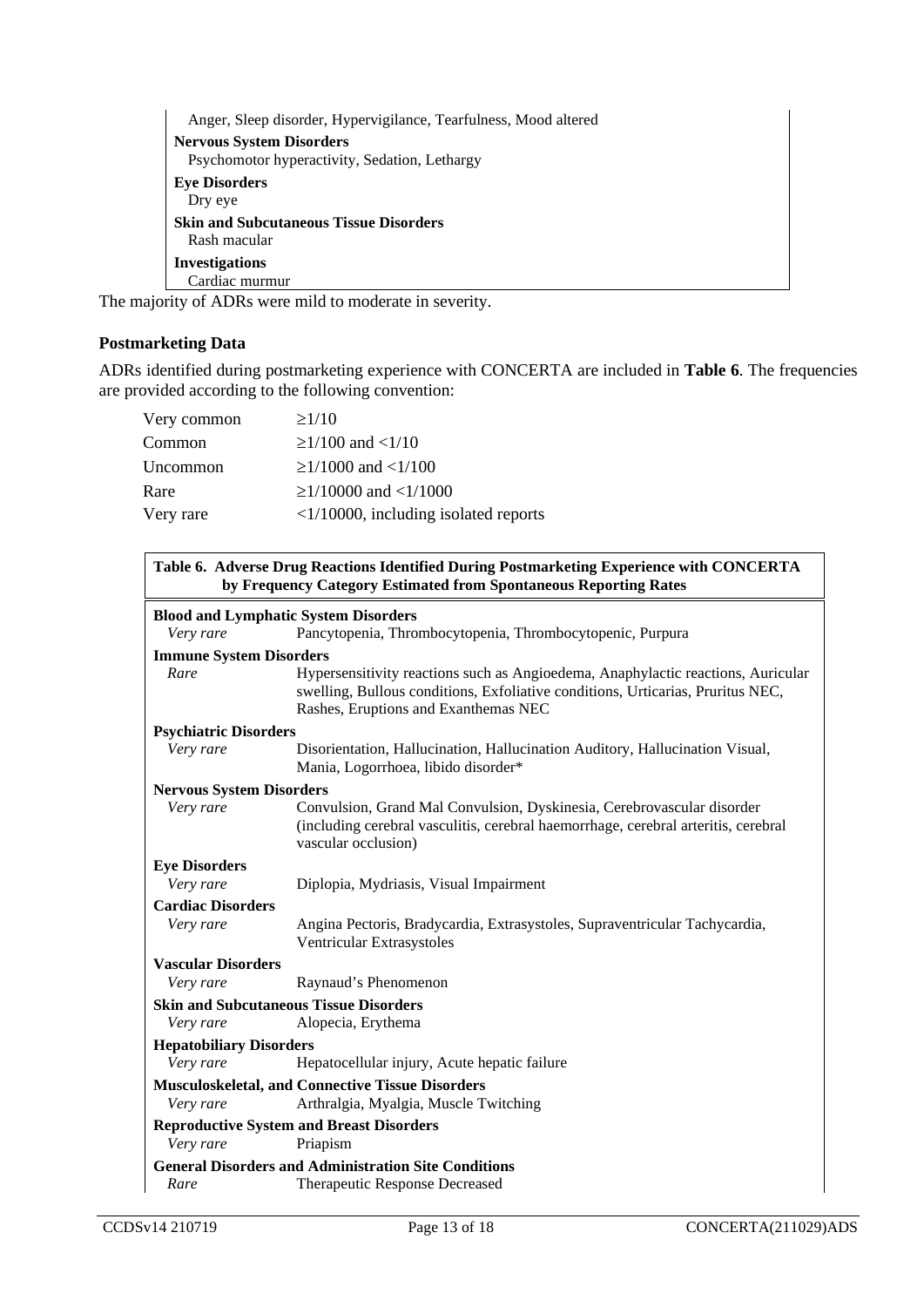| Very rare             | Chest Pain, Chest Discomfort, Drug Effect Decreased, Hyperpyrexia               |
|-----------------------|---------------------------------------------------------------------------------|
| <b>Investigations</b> |                                                                                 |
| Very rare             | Blood Alkaline Phosphatase Increased, Blood Bilirubin Increased, Hepatic Enzyme |
|                       | Increased, Platelet Count Decreased, White Blood Cell Count Abnormal            |
|                       |                                                                                 |

NEC = not elsewhere classified

\*The adverse reaction libido disorder includes terms apart from those associated with decreases in libido

#### **4.9. Overdose**

The prolonged release of methylphenidate from CONCERTA should be considered when treating patients with overdose.

#### **Signs and Symptoms**

Signs and symptoms of CONCERTA overdosage, resulting principally from overstimulation of the CNS and from excessive sympathomimetic effects, may include the following: vomiting, agitation, muscle twitching, convulsion, grand mal convulsion, confusional state, hallucination (auditory and/or visual), hyperhidrosis, headache, pyrexia, tachycardia, palpitations, heart rate increased, sinus arrhythmia, hypertension, mydriasis, and dry mouth.

#### **Treatment**

Treatment consists of appropriate supportive measures. The patient must be protected against self-injury and against external stimuli that would aggravate overstimulation already present. The efficacy of activated charcoal has not been established. Intensive care must be provided to maintain adequate circulation and respiratory exchange; external cooling procedures may be required for pyrexia.

Efficacy of peritoneal dialysis or extracorporeal haemodialysis for CONCERTA overdosage has not been established.

### **5. PHARMACOLOGICAL PROPERTIES**

#### **5.1. Pharmacodynamic properties**

Pharmacotherapeutic group: centrally acting sympathomimetics: ACT code: N06BA04

Methylphenidate is a central nervous system stimulant. The mode of therapeutic action in Attention Deficit Hyperactivity Disorder (ADHD) is not known. Methylphenidate is thought to block the reuptake of noradrenaline and dopamine into the presynaptic neuron and increase the release of these monoamines into the extraneuronal space.

Methylphenidate hydrochloride is the racemic mixture of d,l methyl  $\alpha$ -phenyl-2-piperidineacetate hydrochloride. The d-isomer is pharmacologically more active than the l-isomer.

#### <span id="page-13-0"></span>**Clinical Trials**

#### *Children*

CONCERTA was demonstrated to be effective in the treatment of ADHD, in children aged 6 to 12 years, in three pivotal studies. Studies 1 and 2 were single-centre, double-blind, double-dummy, randomised, placebo and active-controlled, crossover comparisons  $(n = 64$  and 70). Study 3 was a multicentre, 4 week, double-blind, double-dummy, randomised, placebo and active-controlled, parallel study  $(n = 282)$ . The primary comparison of interest in all three trials was CONCERTA versus placebo.

The primary efficacy parameter for CONCERTA was the Inattention/Overactivity with Aggression (IOWA) Conners I/O subscale rated by the community school teacher. Statistically significant  $(p < 0.001)$  reduction in the Inattention/Overactivity subscale versus placebo was shown consistently across all three controlled studies for CONCERTA once daily.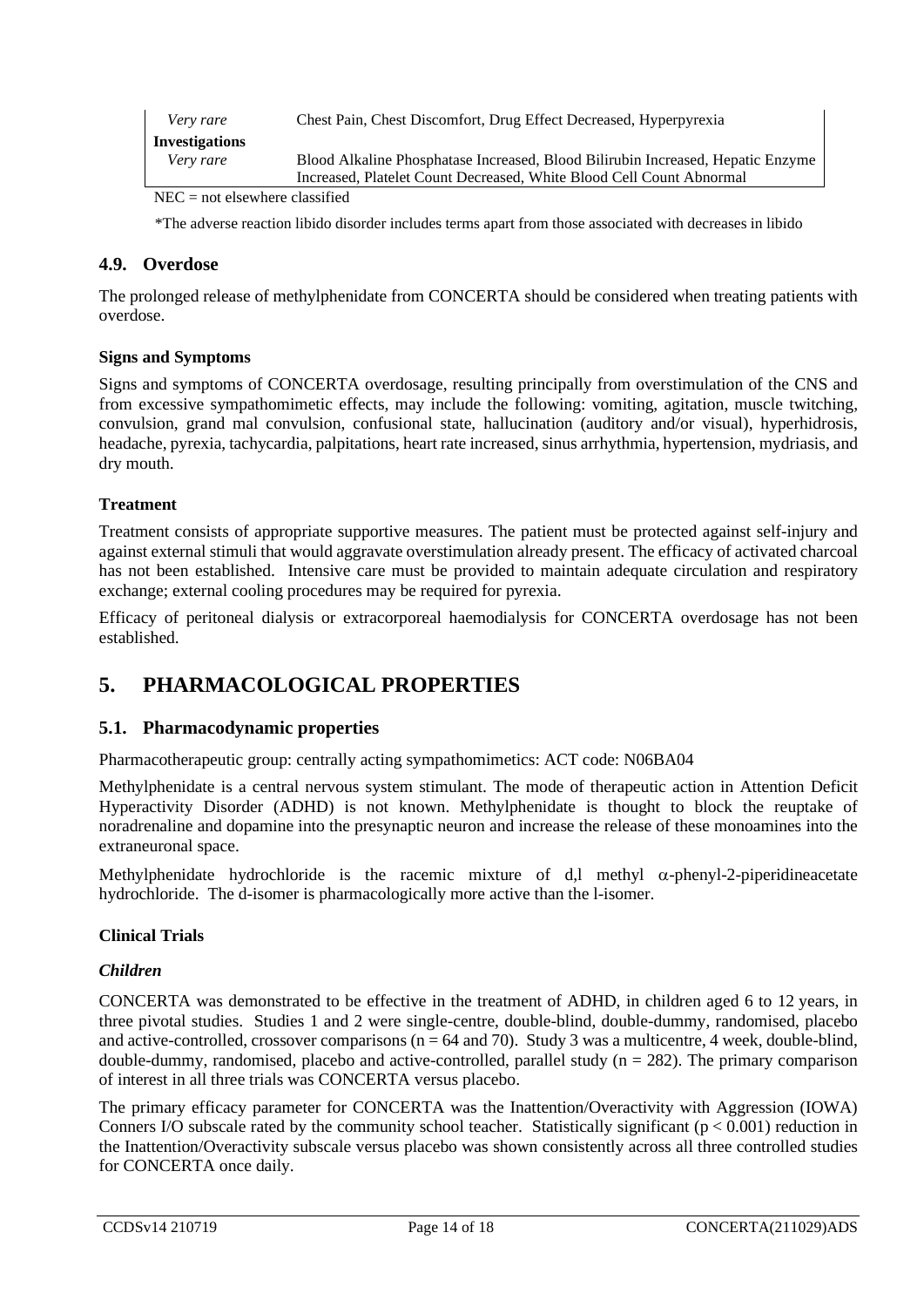Onset and duration of efficacy were assessed by the laboratory school teacher using the SKAMP (Swanson, Kotkin, Agler, M-Fynn and Pelham) combined attention ratings for studies 1 and 2. The onset of efficacy was estimated to be 1.5 hours and duration continued through to 12 hours. Patients demonstrated higher productivity and greater accuracy during CONCERTA treatment.

#### **Adults**

Two double-blind, placebo-controlled studies were conducted in 627 adults aged 18 to 65 years. The controlled studies compared CONCERTA administered once daily and placebo in a multi-centre, parallel group, 5-week, fixed-dose study (Study 4) (18, 36, and 72 mg/day) and in a multi-centre, parallel group, 7-week dose-titration study (Study 5) (36 to 108 mg/day).

Study 4 was a multi-centre, double-blind, randomized, placebo-controlled, parallel group, dose-response study (5-week duration) with 3 fixed dose groups (18, 36, and 72 mg). Patients were randomized to receive CONCERTA administered at doses of 18 mg (n=101), 36 mg (n=102), 72 mg/day (n=102), or placebo (n=96). All three doses of CONCERTA were significantly more effective than placebo in improving CAARS (Conners' Adult ADHD Rating Scale) total scores at double-blind end point in adult subjects with ADHD.

Study 5 demonstrated the effectiveness of CONCERTA in the treatment of ADHD in adults aged 18 to 65 years at doses from 36 mg/day to 108 mg/day based on the change from baseline to final study visit on the Adult ADHD Investigator Rating Scale (AISRS). Of 226 patients who entered the 7-week trial, 110 were randomized to CONCERTA and 116 were randomized to placebo. Treatment was initiated at 36 mg/day and patients continued with incremental increases of 18 mg/day (36 to 108 mg/day) based on meeting specific improvement criteria with acceptable tolerability. At the final study visit, mean change scores (LS Mean, SEM) for the investigator rating on the AISRS demonstrated that CONCERTA was significantly superior to placebo.

#### **5.2. Pharmacokinetic properties**

#### **Absorption**

Methylphenidate is readily absorbed. Following oral administration of CONCERTA to adults, the drug overcoat dissolves and plasma methylphenidate concentrations increase rapidly reaching an initial maximum at about 1 to 2 hours. The methylphenidate contained in two internal drug layers is gradually released over the next few hours. Peak plasma concentrations are achieved at about 6 to 8 hours after which plasma levels of methylphenidate gradually decrease. CONCERTA once daily minimises the fluctuations between peak and trough concentrations associated with immediate-release methylphenidate three times daily. The extent of absorption of CONCERTA once daily is generally comparable to conventional immediate release preparations given three times daily.

Following the administration of CONCERTA 18 mg once daily in 36 adults, the mean pharmacokinetic parameters were C<sub>max</sub> 3.7  $\pm$  1.0 ng/mL, T<sub>max</sub> 6.8  $\pm$  1.8 h, AUC∞ 41.8  $\pm$  13.9 ngh/mL and t<sub>1/2</sub> 3.5  $\pm$  0.4 h. No differences in the pharmacokinetics of CONCERTA were noted following single and repeated once daily dosing indicating no significant drug accumulation. The AUC and  $t_{1/2}$  following repeated once daily dosing are similar to those following the first dose of CONCERTA 18 mg.

Following administration of CONCERTA in single doses of 18, 36 and 54 mg/day to adults,  $C_{\text{max}}$  and AUC<sub>0</sub>- $\infty$ of d-methylphenidate were proportional to dose, whereas l-methylphenidate  $C_{\text{max}}$  and  $AUC_{0-\infty}$  increased disproportionately with respect to dose. Following administration of CONCERTA, plasma concentrations of the l-isomer were approximately 1/40th the plasma concentrations of the d-isomer.

In healthy adults, single and multiple dosing of once daily CONCERTA doses from 54 to 144 mg/day resulted in linear and dose proportional increases in  $C_{\text{max}}$  and  $AUC_{\text{inf}}$  for total methylphenidate (MPH) and its major metabolite, (alpha)-phenyl-piperidine acetic acid (PPAA). The single dose and steady state (Day 4) clearance and half-life parameters were similar, indicating that there was no time dependency in the pharmacokinetics of methylphenidate. The ratio of metabolite (PPAA) to parent drug (MPH) was constant across doses from 54 to 144 mg/day, both after single dose and upon multiple dosing.

Pharmacokinetic equivalence has been demonstrated for two 27-mg CONCERTA tablets with three 18-mg CONCERTA tablets. The mean values of the treatment ratio  $(2 \times 27 \text{ mg fasted}/3 \times 18 \text{ mg fasted})$  of the log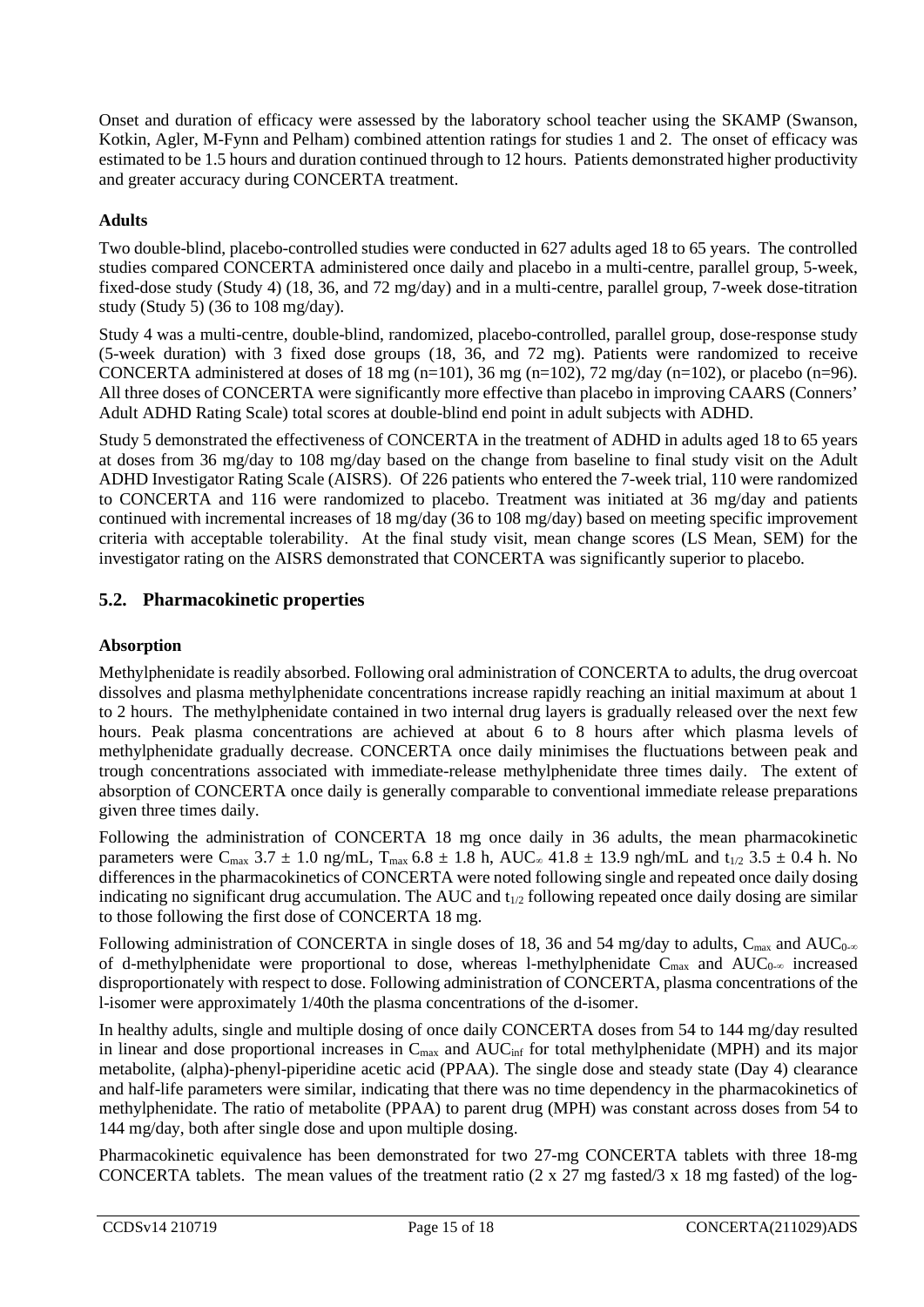transformed pharmacokinetic values for  $C_{\text{max}}$ ,  $T_{\text{max}}$  and  $AUC_{\text{inf}}$  were 101.1%, 104.3% and 100.3% respectively. The 90% CIs for the treatment ratios were within the pre-specified 80% - 125% range.

In a multiple dose study in adolescent ADHD patients aged 13 to 16 administered their prescribed dose (18 to 72 mg/day) of CONCERTA, mean  $C_{\text{max}}$  and  $AUC_{\text{TAU}}$  of methylphenidate increased proportionally with respect to dose.

Studies on the effects of dosing after overnight fasting, after consumption of a normal breakfast and a high-fat breakfast showed no differences in pharmacokinetics or pharmacodynamics of CONCERTA. There is no evidence of dose dumping in the presence or absence of food.

#### **Distribution**

Plasma methylphenidate concentrations in adults decline biexponentially following oral administration. The terminal plasma half-life of methylphenidate in adults following oral administration of CONCERTA was approximately 3.5 hours.

#### **Metabolism**

In humans, methylphenidate is metabolised primarily by de-esterification to  $\alpha$ -phenyl-piperidine acetic acid (PPAA) which has little or no pharmacologic activity. In adults the metabolism of CONCERTA once daily, as evaluated by metabolism to PPAA, is similar to that of methylphenidate three times daily. The metabolism of single and repeated once daily doses of CONCERTA is similar.

#### **Elimination**

After oral dosing of radiolabelled methylphenidate in humans, about 90% of the radioactivity was recovered in urine. The main urinary metabolite was PPAA, accounting for approximately 80% of the dose. Since renal clearance is not an important route of methylphenidate clearance, renal insufficiency is not expected to have a significant effect on the pharmacokinetics of CONCERTA.

#### **5.3. Preclinical safety data**

#### **Carcinogenicity**

In a lifetime dietary carcinogenicity study carried out in mice, methylphenidate caused an increase in hepatocellular adenomas at a dose of 60–80 mg/kg/day, and in males only, an increase in hepatoblastomas (a relatively rare rodent malignant tumour type) at 60 mg/kg/day. These dose levels are approximately 3–8 fold the maximal recommended clinical dose on a  $mg/m<sup>2</sup>$  basis. There was no increase in tumours at 30-40 mg/kg/day (approximately 1-4 fold the maximal recommended clinical dose on a mg/m<sup>2</sup> basis). The mouse strain used is sensitive to the development of hepatic tumours, and the significance of these results to humans is not known. There was no evidence of carcinogenicity in two strains of transgenic mice administered methylphenidate in the diet for 24 weeks at doses up to 60–74 mg/kg/day (approximately 3–8 fold the maximal recommended clinical dose on a mg/m2 basis) or in a lifetime dietary study in rats at doses up to 50 mg/kg/day (approximately 4–10 fold the maximal recommended clinical dose on a mg/m<sup>2</sup> basis).

#### **Mutagenicity**

Methylphenidate was not mutagenic in the *in vitro* assays (Ames reverse mutation assay, mouse lymphoma cell forward mutation assay). Methylphenidate was weakly clastogenic *in vitro* (Chinese Hamster ovary cells) but was negative *in vivo* (mouse bone marrow micronucleus assay). Sister chromatid exchange assay results were positive only at high (cytotoxic) concentrations.

#### **Impairment of fertility**

Dietary administration of methylphenidate to male and female mice at doses up to 150–160 mg/kg/day did not impair fertility in an 18–week continuous breeding study in which both parents and offspring were treated. This dose was approximately 7–16 fold the maximal recommended human dose on a mg/m<sup>2</sup> basis.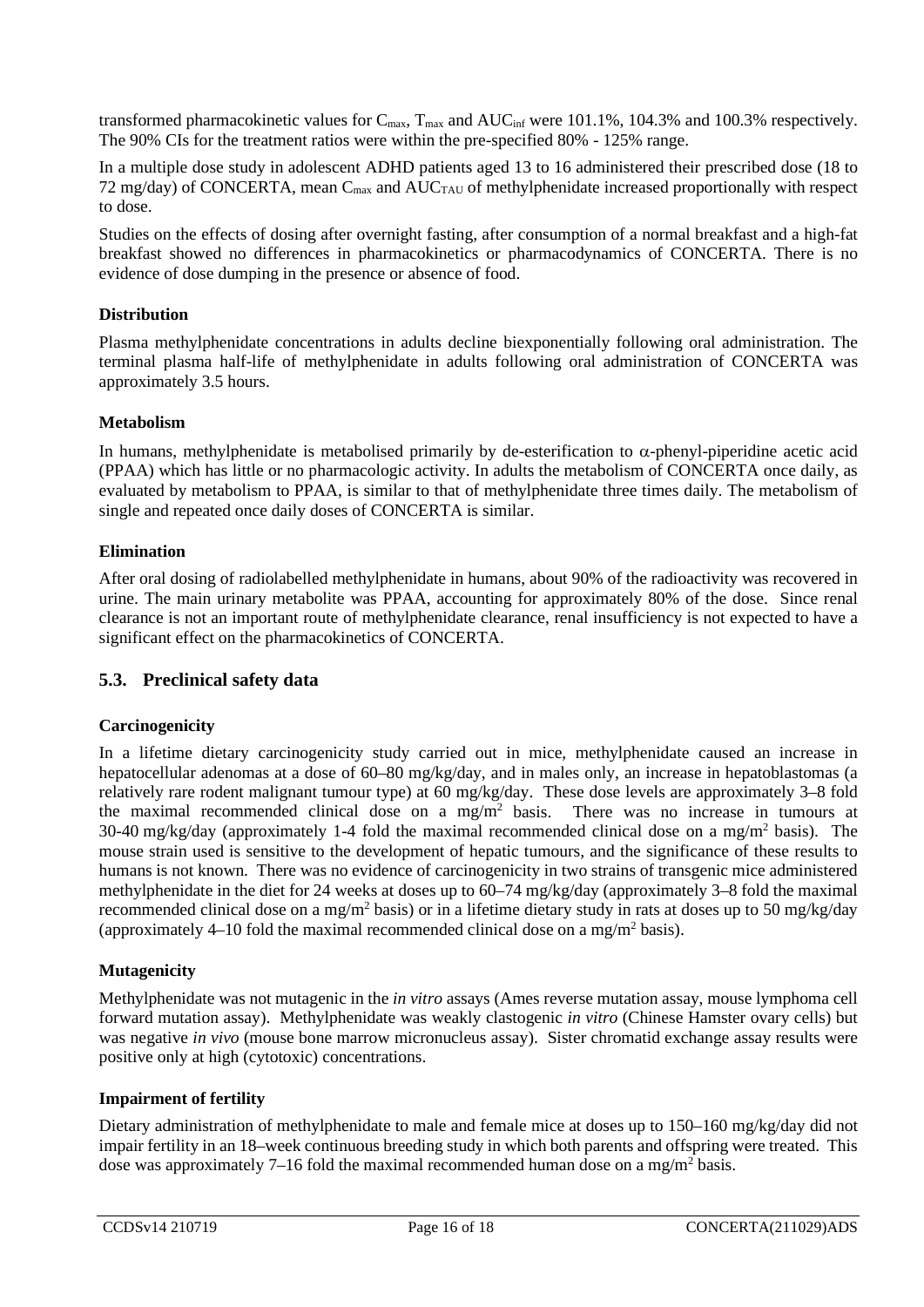# **6. PHARMACEUTICAL PARTICULARS**

#### <span id="page-16-0"></span>**6.1. List of excipients**

#### **Tablet core**

- Butylated hydroxytoluene
- Cellulose acetate
- Hypromellose
- Iron oxide black
- Iron oxide red  $(27 \text{ mg} \& 54 \text{ mg only})$
- Iron oxide yellow
- Phosphoric acid
- Poloxamer
- Polyethylene oxide
- Povidone
- Sodium chloride
- Stearic acid
- Succinic acid

#### **Tablet coating**

- Carnauba wax
- OPACODE WB monogramming ink NS-78-17715 BLACK (also contains propylene glycol)
- OPADRY complete film coating system YS-1-19025-A CLEAR (also contains macrogol 400)
- 18 mg: OPADRY II complete film coating system YS-30-12788-A YELLOW
- 27 mg: OPADRY II complete film coating system Y-30-17528 GRAY
- 36 mg: Opadry II White Y-30-18037
- 54 mg: OPADRY II complete film coating system Y-30-15567-A RED (OPADRY II coating systems also contain lactose monohydrate, titanium dioxide and triacetin)

#### **6.2. Incompatibilities**

Not applicable

#### **6.3. Shelf life**

| 18 mg, 36 mg, 54 mg: 3 years |         |
|------------------------------|---------|
| 27 mg:                       | 2 years |

#### **6.4. Special precautions for storage**

Store below 25°C. Keep container tightly closed.

#### **6.5. Nature and contents of container**

CONCERTA tablets are supplied in HDPE bottles containing silica gel desiccant.